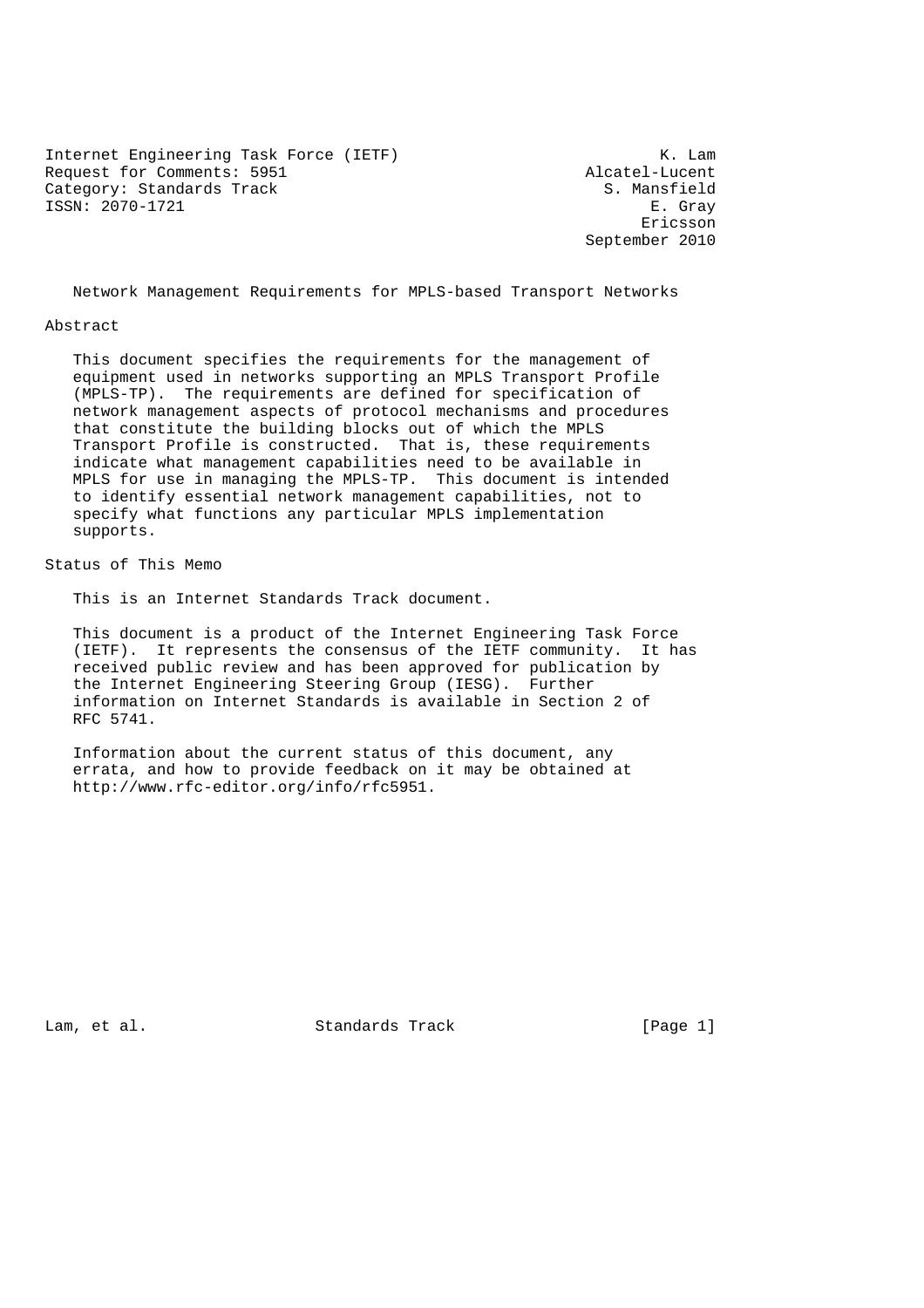#### Copyright Notice

 Copyright (c) 2010 IETF Trust and the persons identified as the document authors. All rights reserved.

 This document is subject to BCP 78 and the IETF Trust's Legal Provisions Relating to IETF Documents (http://trustee.ietf.org/license-info) in effect on the date of publication of this document. Please review these documents carefully, as they describe your rights and restrictions with respect to this document. Code Components extracted from this document must include Simplified BSD License text as described in Section 4.e of the Trust Legal Provisions and are provided without warranty as described in the Simplified BSD License.

Lam, et al. Standards Track [Page 2]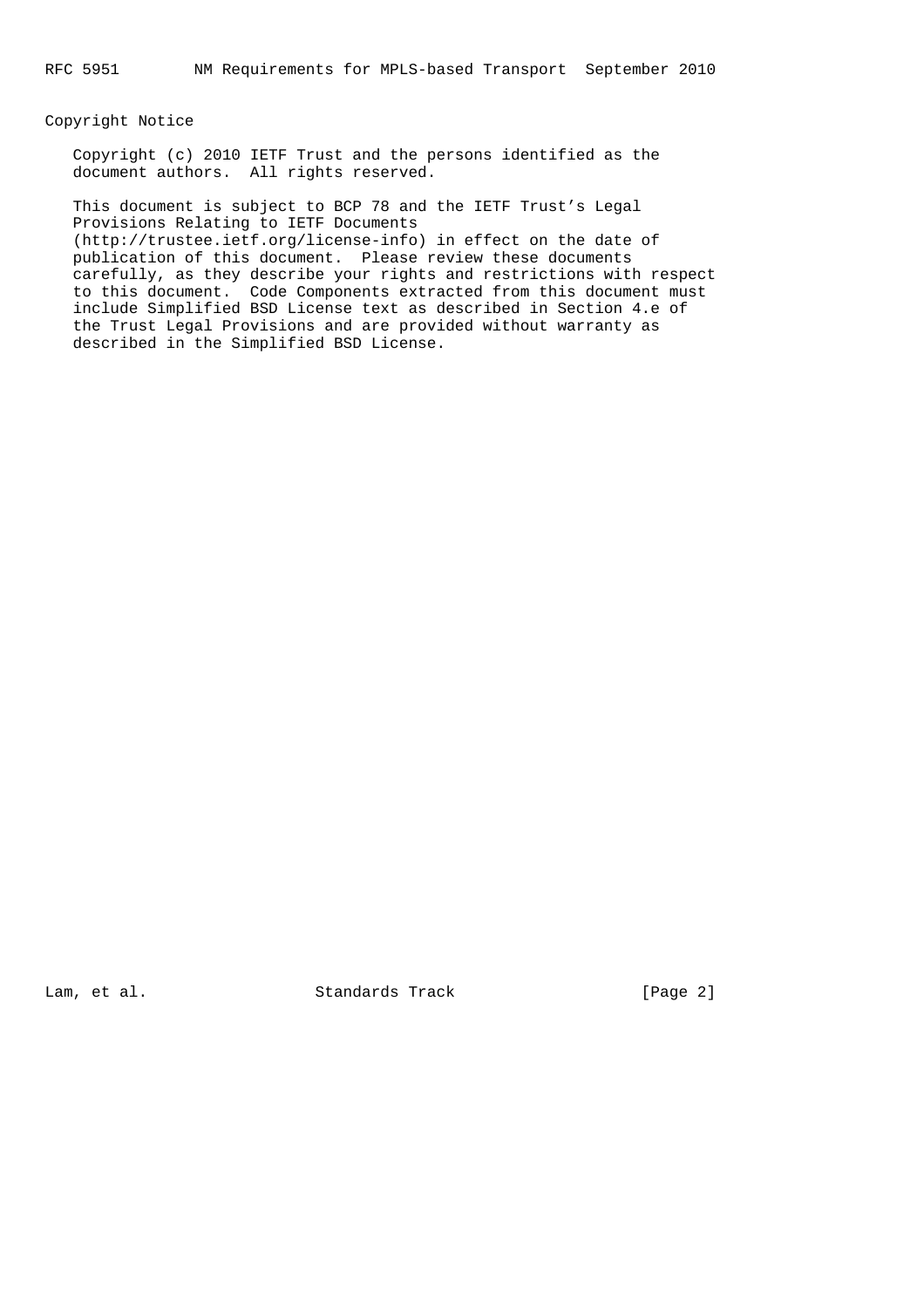# Table of Contents

| 3. Management Communication Channel (MCC) Requirements 7 |  |
|----------------------------------------------------------|--|
| 4. Management Communication Network (MCN) Requirements 7 |  |
|                                                          |  |
|                                                          |  |
|                                                          |  |
|                                                          |  |
| 5.3.1. Alarm Severity Assignment 11                      |  |
|                                                          |  |
|                                                          |  |
| 5.3.4. Alarm Reporting Control 12                        |  |
| 6. Configuration Management Requirements 12              |  |
|                                                          |  |
|                                                          |  |
|                                                          |  |
|                                                          |  |
|                                                          |  |
| 7. Performance Management Requirements 15                |  |
| 7.1. Path Characterization Performance Metrics 15        |  |
| 7.2. Performance Measurement Instrumentation 16          |  |
| 7.2.1. Measurement Frequency 16                          |  |
| 7.2.2. Measurement Scope 17                              |  |
| 8. Security Management Requirements 17                   |  |
| 8.1. Management Communication Channel Security 17        |  |
| 8.2. Signaling Communication Channel Security 18         |  |
| 8.3. Distributed Denial of Service 18                    |  |
|                                                          |  |
|                                                          |  |
|                                                          |  |
|                                                          |  |
|                                                          |  |
| Appendix A. Communication Channel (CCh) Examples22       |  |
|                                                          |  |

Lam, et al. Standards Track [Page 3]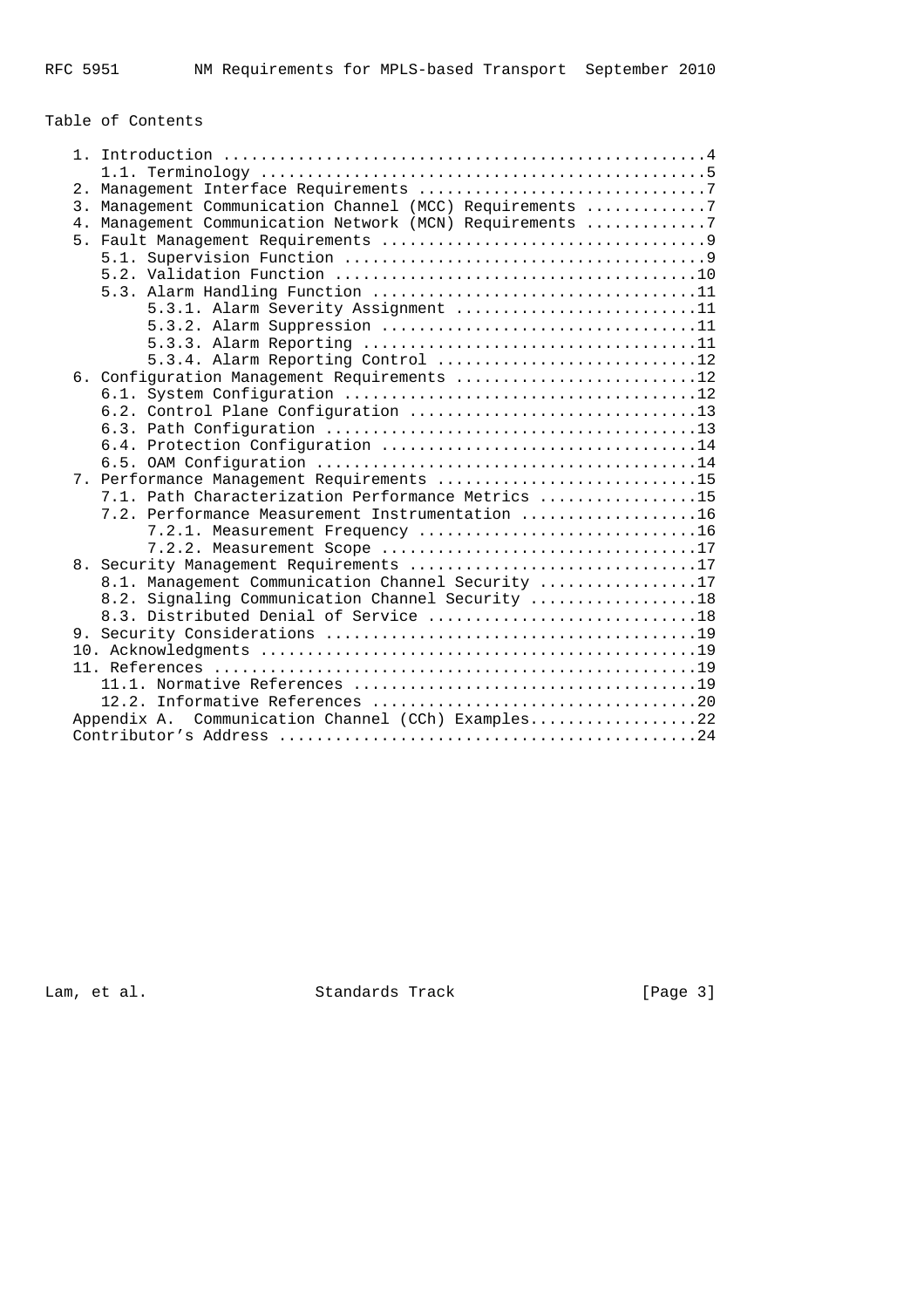## 1. Introduction

 This document specifies the requirements for the management of equipment used in networks supporting an MPLS Transport Profile (MPLS-TP). The requirements are defined for specification of network management aspects of protocol mechanisms and procedures that constitute the building blocks out of which the MPLS Transport Profile is constructed. That is, these requirements indicate what management capabilities need to be available in MPLS for use in managing the MPLS-TP. This document is intended to identify essential network management capabilities, not to specify what functions any particular MPLS implementation supports.

 This document also leverages management requirements specified in ITU-T G.7710/Y.1701 [1] and RFC 4377 [2], and attempts to comply with the guidelines defined in RFC 5706 [15].

 ITU-T G.7710/Y.1701 defines generic management requirements for transport networks. RFC 4377 specifies the operations and management requirements, including operations-and-management-related network management requirements, for MPLS networks.

 This document is a product of a joint ITU-T and IETF effort to include an MPLS Transport Profile (MPLS-TP) within the IETF MPLS and Pseudowire Emulation Edge-to-Edge (PWE3) architectures to support capabilities and functionality of a transport network as defined by the ITU-T.

The requirements in this document derive from two sources:

1) MPLS and PWE3 architectures as defined by the IETF, and

2) packet transport networks as defined by the ITU-T.

 Requirements for management of equipment in MPLS-TP networks are defined herein. Related functions of MPLS and PWE3 are defined elsewhere (and are out of scope in this document).

 This document expands on the requirements in ITU-T G.7710/Y.1701 [1] and RFC 4377 [2] to cover fault, configuration, performance, and security management for MPLS-TP networks, and the requirements for object and information models needed to manage MPLS-TP networks and network elements.

 In writing this document, the authors assume the reader is familiar with RFCs 5921 [8] and 5950 [9].

Lam, et al. Standards Track [Page 4]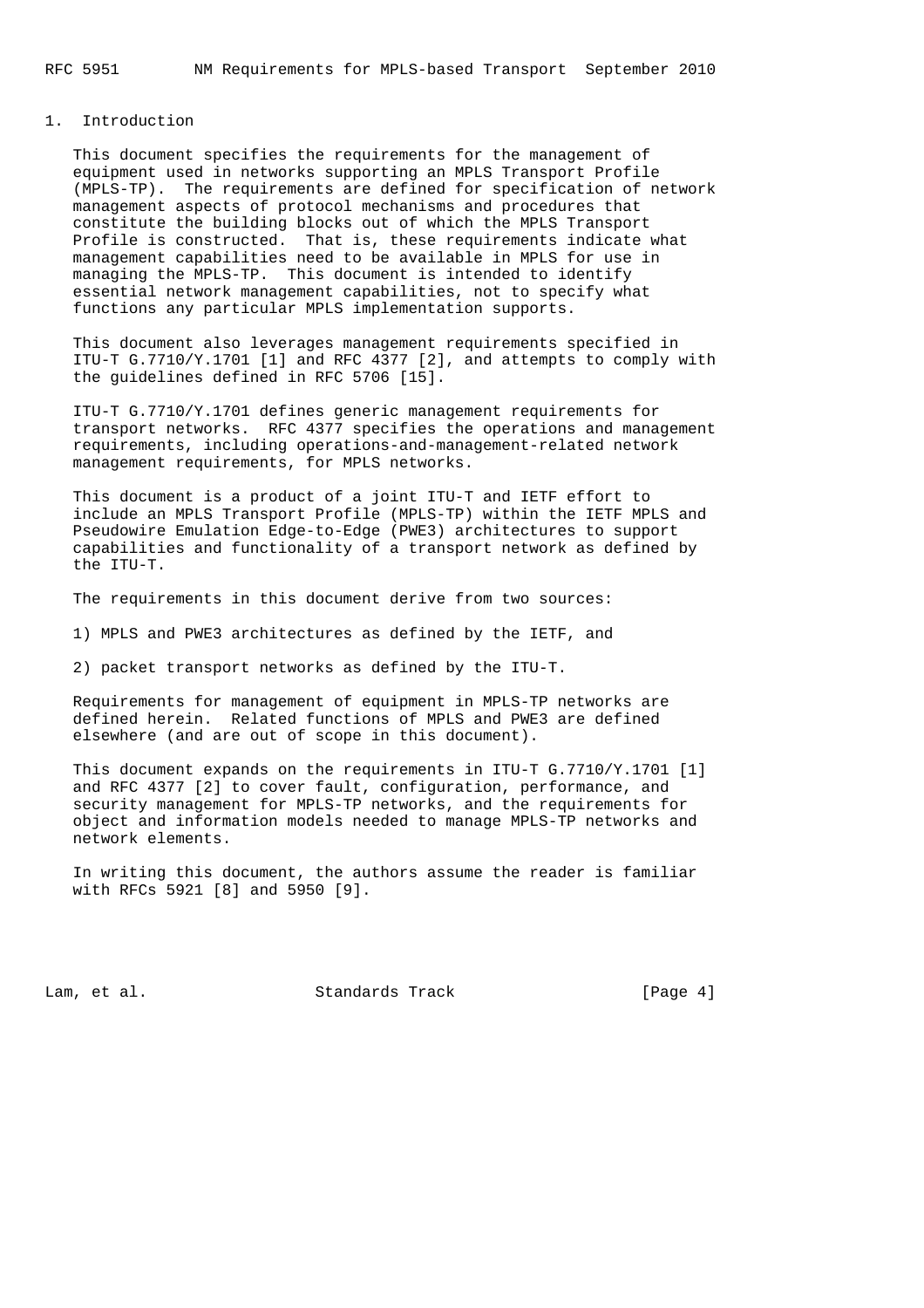## 1.1. Terminology

 The key words "MUST", "MUST NOT", "REQUIRED", "SHALL", "SHALL NOT", "SHOULD", "SHOULD NOT", "RECOMMENDED", "MAY", and "OPTIONAL" in this document are to be interpreted as described in RFC 2119 [5]. Although this document is not a protocol specification, the use of this language clarifies the instructions to protocol designers producing solutions that satisfy the requirements set out in this document.

 Anomaly: The smallest discrepancy that can be observed between actual and desired characteristics of an item. The occurrence of a single anomaly does not constitute an interruption in ability to perform a required function. Anomalies are used as the input for the Performance Monitoring (PM) process and for detection of defects (from [21], Section 3.7).

 Communication Channel (CCh): A logical channel between network elements (NEs) that can be used (for example) for management or control plane applications. The physical channel supporting the CCh is technology specific. See Appendix A.

 Data Communication Network (DCN): A network that supports Layer 1 (physical layer), Layer 2 (data-link layer), and Layer 3 (network layer) functionality for distributed management communications related to the management plane, for distributed signaling communications related to the control plane, and other operations communications (e.g., order-wire/voice communications, software downloads, etc.).

 Defect: The density of anomalies has reached a level where the ability to perform a required function has been interrupted. Defects are used as input for performance monitoring, the control of consequent actions, and the determination of fault cause (from [21], Section 3.24).

 Failure: The fault cause persisted long enough to consider the ability of an item to perform a required function to be terminated. The item may be considered as failed; a fault has now been detected (from [21], Section 3.25).

 Fault: A fault is the inability of a function to perform a required action. This does not include an inability due to preventive maintenance, lack of external resources, or planned actions (from [21], Section 3.26).

Lam, et al. Standards Track [Page 5]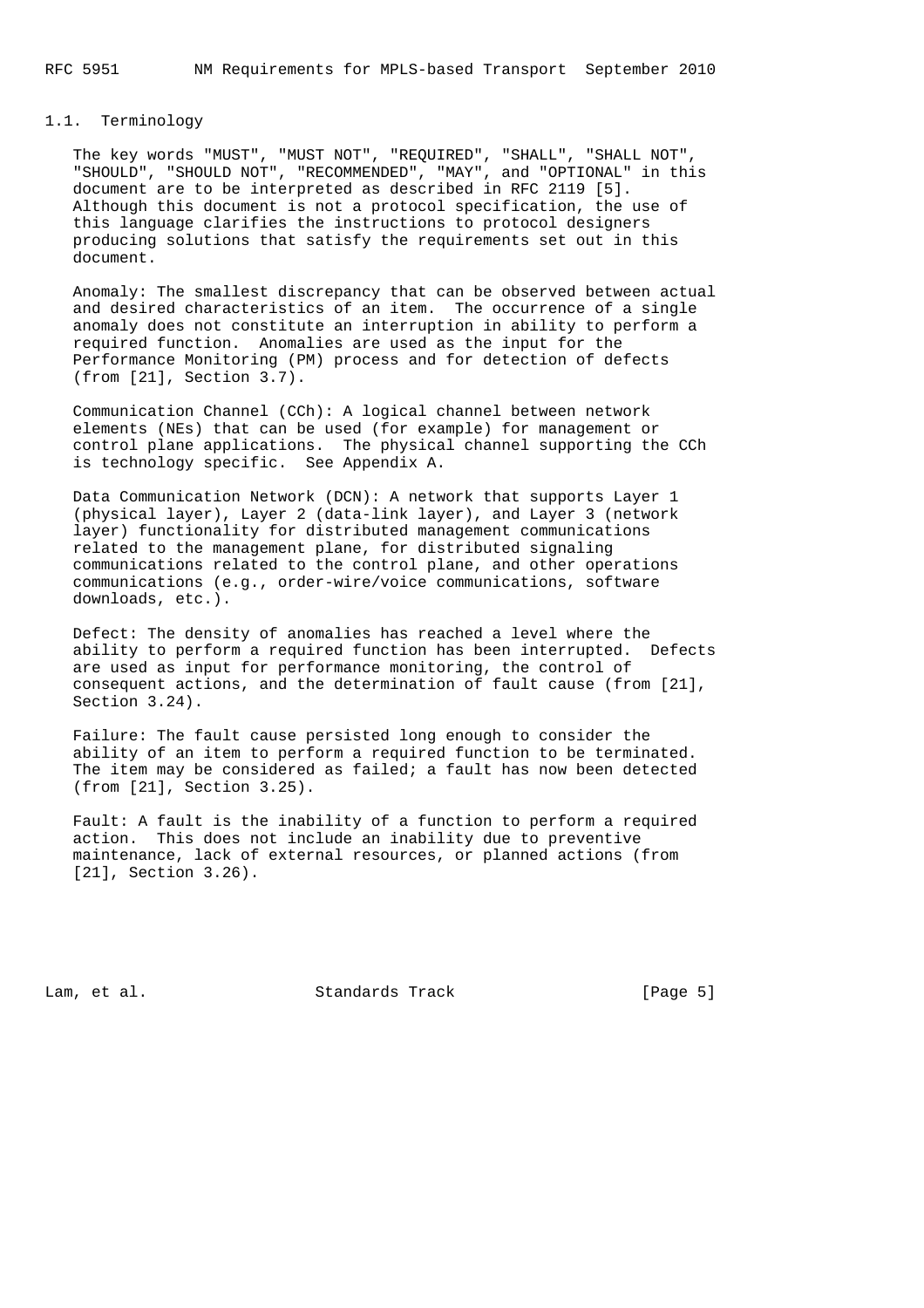Fault Cause: A single disturbance or fault may lead to the detection of multiple defects. A fault cause is the result of a correlation process that is intended to identify the defect that is representative of the disturbance or fault that is causing the problem (from [21], Section 3.27).

Fault Cause Indication (FCI): An indication of a fault cause.

 Management Communication Channel (MCC): A CCh dedicated for management plane communications.

 Management Communication Network (MCN): A DCN supporting management plane communication is referred to as a Management Communication Network (MCN).

 MPLS-TP NE: A network element (NE) that supports the functions of MPLS necessary to participate in an MPLS-TP based transport service. See RFC 5645 [7] for further information on functionality required to support MPLS-TP.

MPLS-TP network: a network in which MPLS-TP NEs are deployed.

 Operations, Administration and Maintenance (OAM), On-Demand and Proactive: One feature of OAM that is largely a management issue is control of OAM; on-demand and proactive are modes of OAM mechanism operation defined in (for example) Y.1731 ([22] - Sections 3.45 and 3.44, respectively) as:

- o On-demand OAM OAM actions that are initiated via manual intervention for a limited time to carry out diagnostics. On-demand OAM can result in singular or periodic OAM actions during the diagnostic time interval.
- o Proactive OAM OAM actions that are carried on continuously to permit timely reporting of fault and/or performance status.

 (Note that it is possible for specific OAM mechanisms to only have a sensible use in either on-demand or proactive mode.)

 Operations System (OS): A system that performs the functions that support processing of information related to operations, administration, maintenance, and provisioning (OAM&P) for the networks, including surveillance and testing functions to support customer access maintenance.

Lam, et al. Standards Track [Page 6]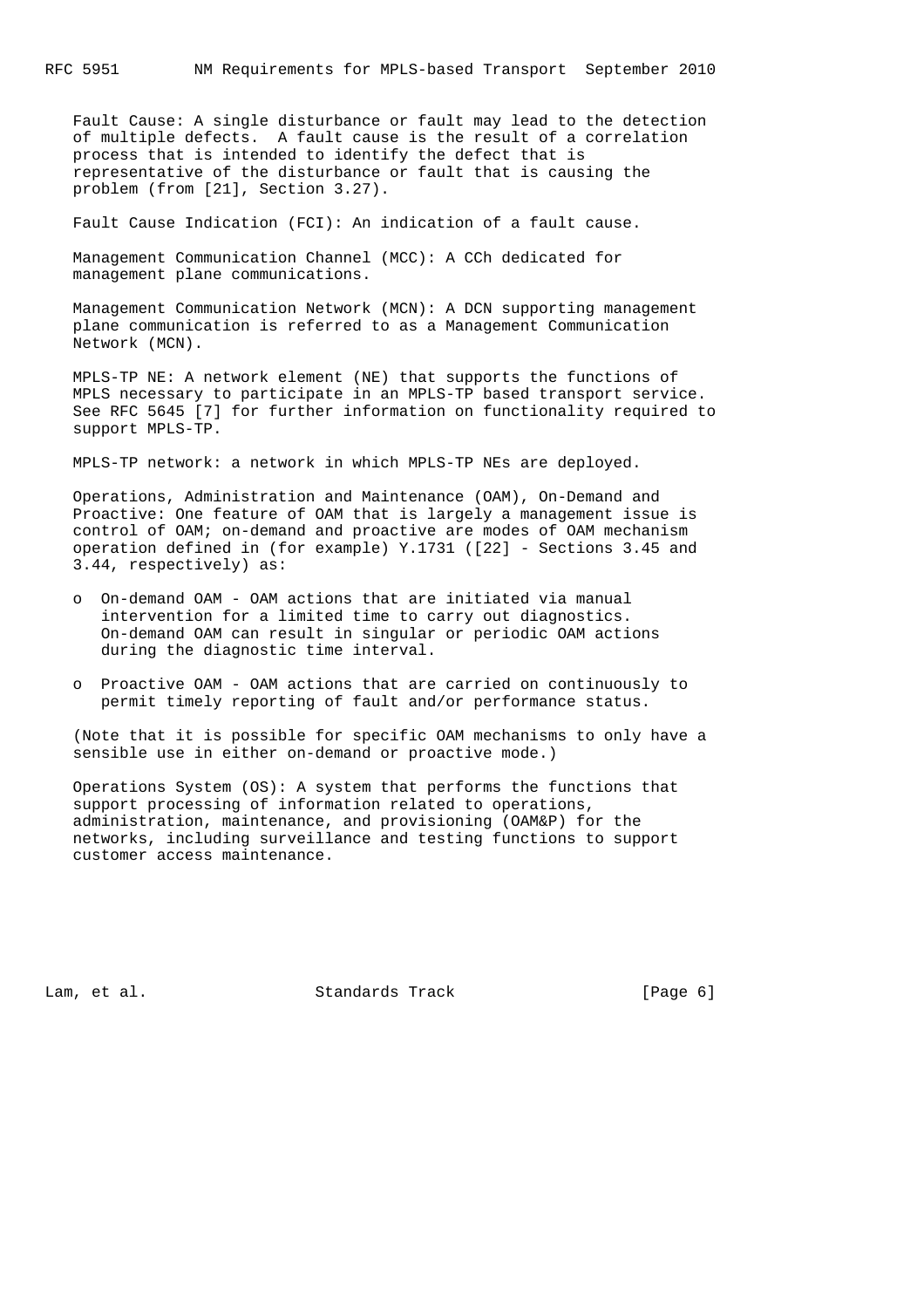Signaling Communication Channel (SCC): A CCh dedicated for control plane communications. The SCC can be used for GMPLS/ASON signaling and/or other control plane messages (e.g., routing messages).

 Signaling Communication Network (SCN): A DCN supporting control plane communication is referred to as a Signaling Communication Network (SCN).

2. Management Interface Requirements

 This document does not specify a preferred management interface protocol to be used as the standard protocol for managing MPLS-TP networks. Managing an end-to-end connection across multiple operator domains where one domain is managed (for example) via NETCONF [16] or SNMP [17], and another domain via CORBA [18], is allowed.

 1) For the management interface to the management system, an MPLS-TP NE MAY actively support more than one management protocol in any given deployment.

 For example, an operator can use one protocol for configuration of an MPLS-TP NE and another for monitoring. The protocols to be supported are at the discretion of the operator.

- 3. Management Communication Channel (MCC) Requirements
	- 1) Specifications SHOULD define support for management connectivity with remote MPLS-TP domains and NEs, as well as with termination points located in NEs under the control of a third party network operator. See ITU-T G.8601 [23] for example scenarios in multi carrier, multi-transport technology environments.
	- 2) For management purposes, every MPLS-TP NE MUST connect to an OS. The connection MAY be direct (e.g., via a software, hardware, or proprietary protocol connection) or indirect (via another MPLS-TP NE). In this document, any management connection that is not via another MPLS-TP NE is a direct management connection. When an MPLS-TP NE is connected indirectly to an OS, an MCC MUST be supported between that MPLS-TP NE and any MPLS-TP NE(s) used to provide the connection to an OS.
- 4. Management Communication Network (MCN) Requirements

 Entities of the MPLS-TP management plane communicate via a DCN, or more specifically via the MCN. The MCN connects management systems with management systems, management systems with MPLS-TP NEs, and (in the indirect connectivity case discussed in section 3) MPLS-TP NEs with MPLS-TP NEs.

Lam, et al. Standards Track [Page 7]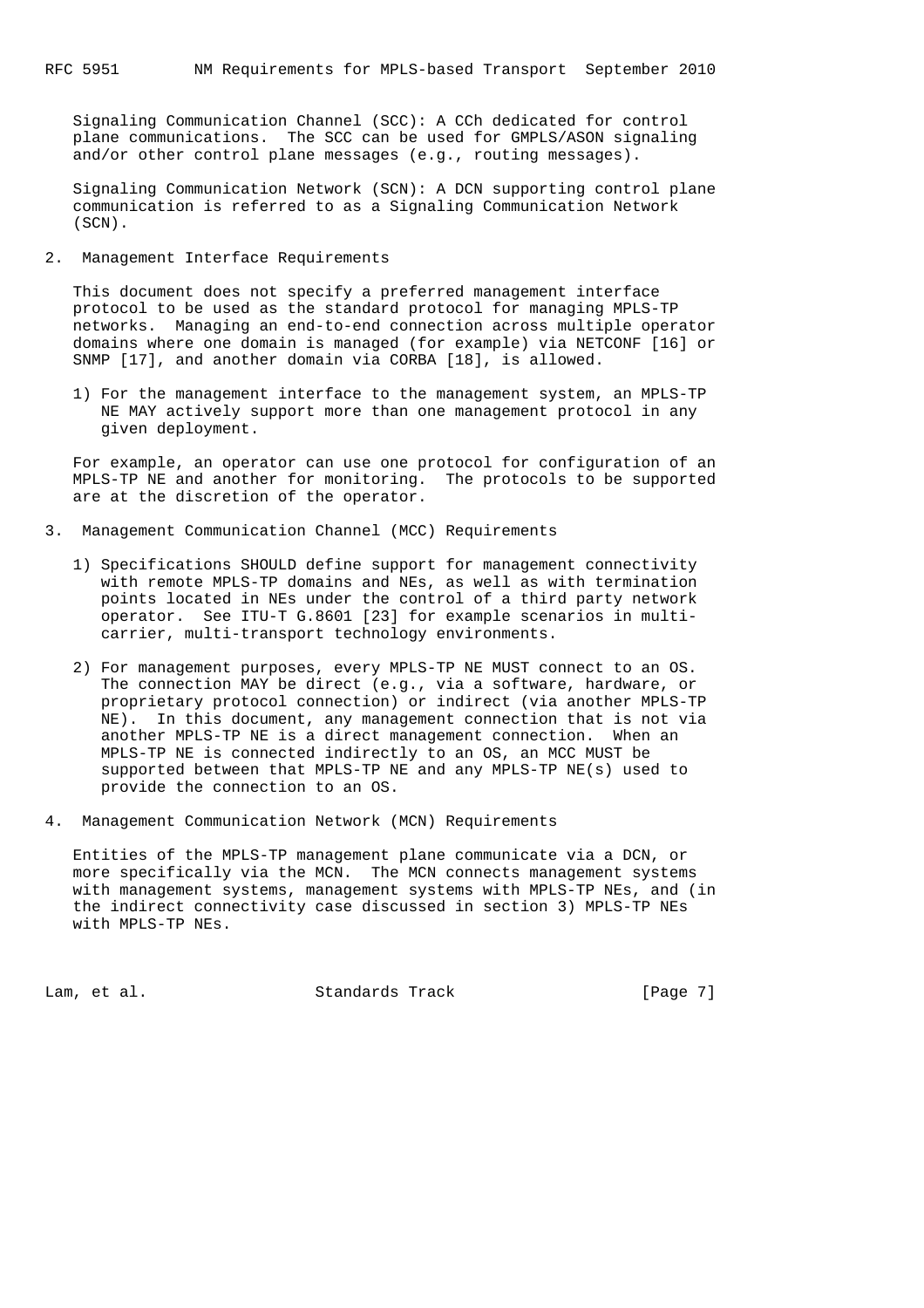RFC 5586 [14] defines a Generic Associated Channel (G-ACh) to enable the realization of a communication channel (CCh) between adjacent MPLS-TP NEs for management and control. RFC 5718 [10] describes how the G-ACh can be used to provide infrastructure that forms part of the MCN and SCN. It also explains how MCN and SCN messages are encapsulated, carried on the G-ACh, and decapsulated for delivery to management or signaling/routing control plane components on a label switching router (LSR).

 Section 7 of ITU-T G.7712/Y.1703 [6] describes the transport DCN architecture and requirements as follows:

- 1) The MPLS-TP MCN MUST support the requirements for:
	- a) CCh access functions specified in Section 7.1.1;
	- b) MPLS-TP SCC data-link layer termination functions specified in Section 7.1.2.3;
	- c) MPLS-TP MCC data-link layer termination functions specified in Section 7.1.2.4;
	- d) Network layer PDU into CCh data-link frame encapsulation functions specified in Section 7.1.3;
	- e) Network layer PDU forwarding (Section 7.1.6), interworking (Section 7.1.7), and encapsulation (Section 7.1.8) functions, as well as tunneling (Section 7.1.9) and routing (Section 7.1.10) functions.

 As a practical matter, MCN connections will typically have addresses. See the section on Identifiers in RFC 5921 [8] for further information.

 In order to have the MCN operate properly, a number of management functions for the MCN are needed, including:

- o Retrieval of DCN network parameters to ensure compatible functioning, e.g., packet size, timeouts, quality of service, window size, etc.;
- o Establishment of message routing between DCN nodes;
- o Management of DCN network addresses;
- o Retrieval of operational status of the DCN at a given node;

Lam, et al. Standards Track [Page 8]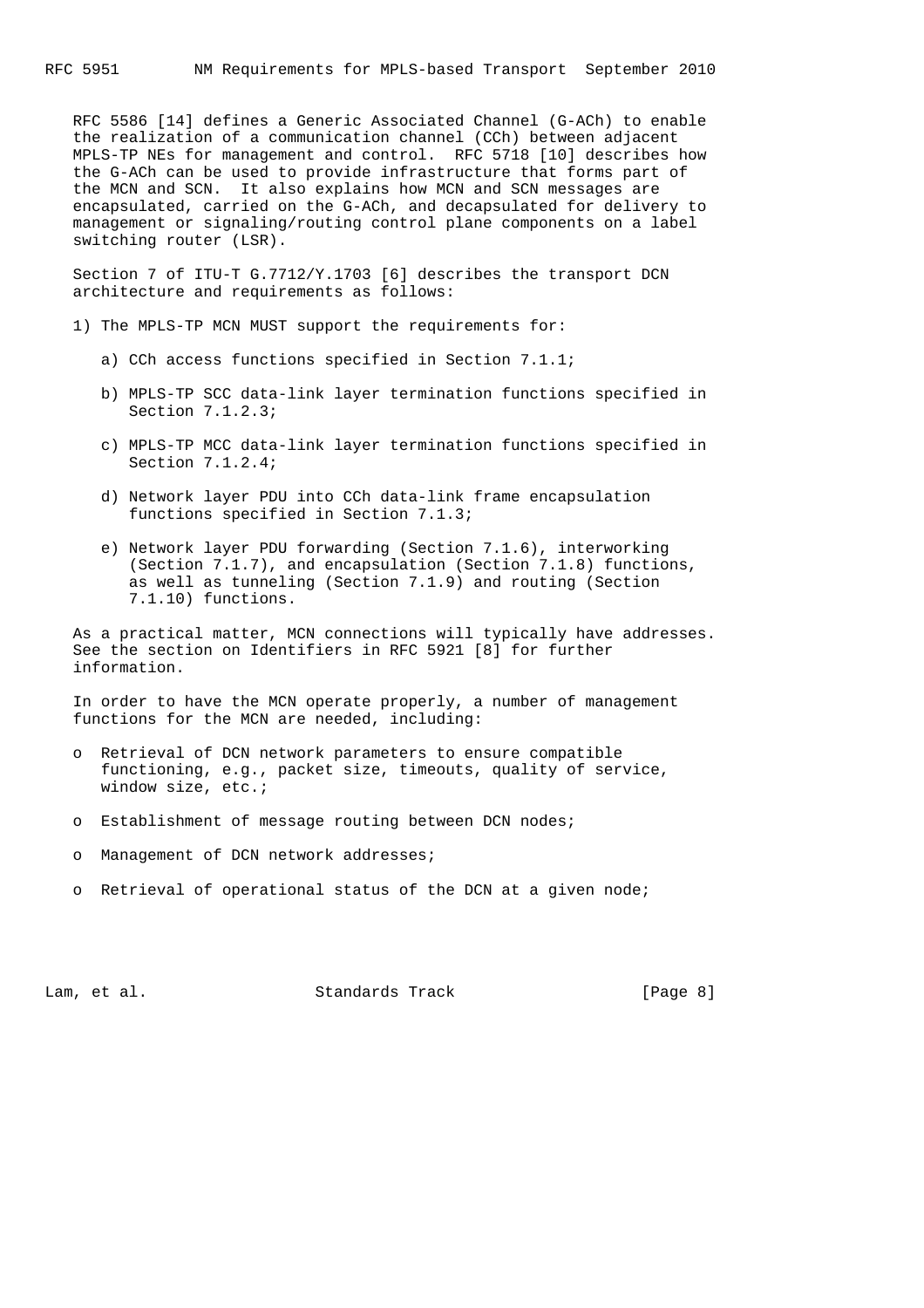- o Capability to enable/disable access by an NE to the DCN. Note that this is to allow the isolation of a malfunctioning NE to keep it from impacting the rest of the network.
- 5. Fault Management Requirements

 The Fault Management functions within an MPLS-TP NE enable the supervision, detection, validation, isolation, correction, and reporting of abnormal operation of the MPLS-TP network and its environment.

5.1. Supervision Function

 The supervision function analyzes the actual occurrence of a disturbance or fault for the purpose of providing an appropriate indication of performance and/or detected fault condition to maintenance personnel and operations systems.

- 1) The MPLS-TP NE MUST support supervision of the OAM mechanisms that are deployed for supporting the OAM requirements defined in RFC 5860 [3].
- 2) The MPLS-TP NE MUST support the following data-plane forwarding path supervision functions:
	- a) Supervision of loop-checking functions used to detect loops in the data-plane forwarding path (which result in non-delivery of traffic, wasting of forwarding resources, and unintended self replication of traffic);
	- b) Supervision of failure detection;
- 3) The MPLS-TP NE MUST support the capability to configure data-plane forwarding path related supervision mechanisms to perform on-demand or proactively.
- 4) The MPLS-TP NE MUST support supervision for software processing e.g., processing faults, storage capacity, version mismatch, corrupted data, and out of memory problems, etc.
- 5) The MPLS-TP NE MUST support hardware-related supervision for interchangeable and non-interchangeable unit, cable, and power problems.
- 6) The MPLS-TP NE SHOULD support environment-related supervision for temperature, humidity, etc.

Lam, et al. Standards Track [Page 9]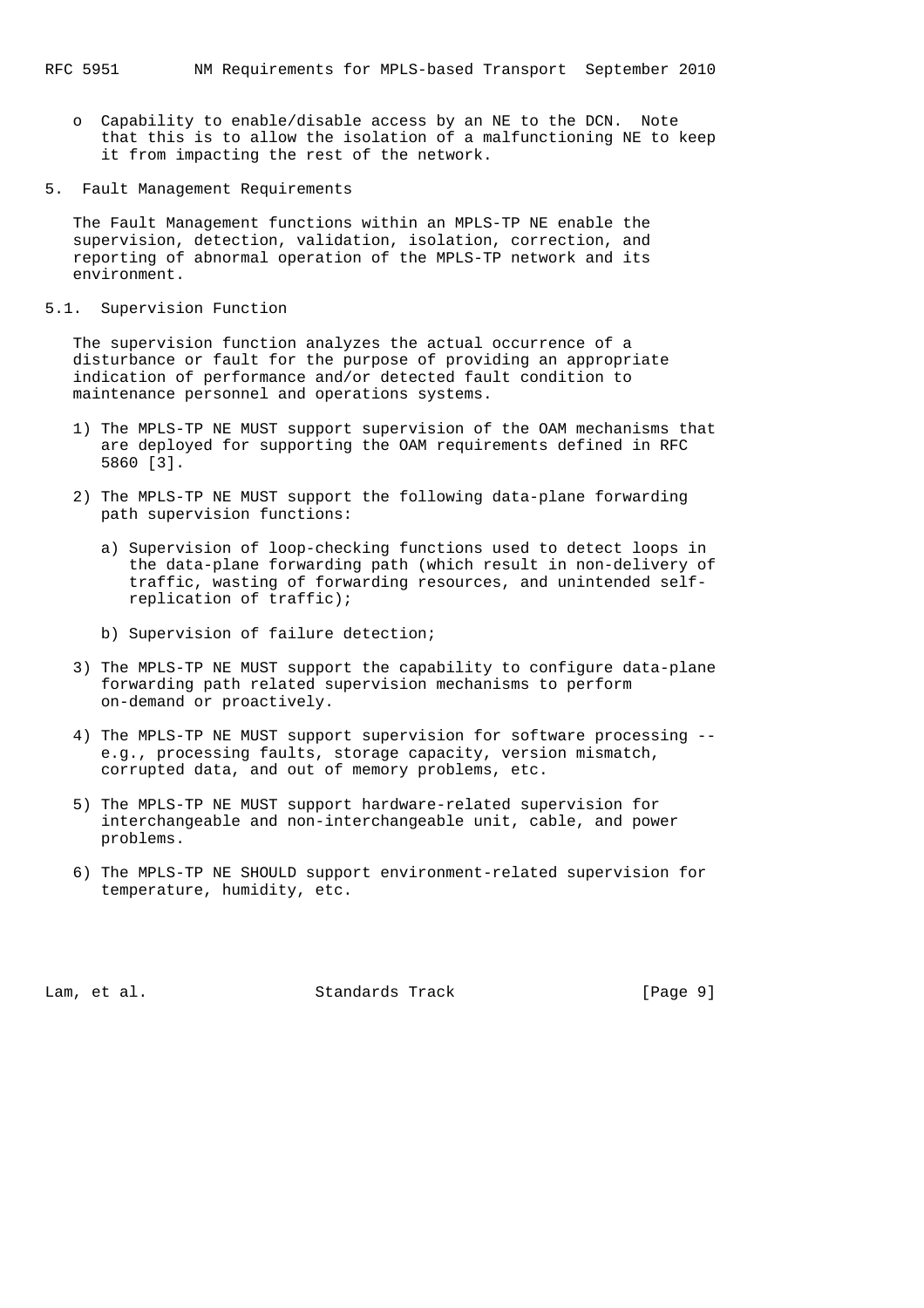## 5.2. Validation Function

 Validation is the process of integrating Fault Cause indications into Failures. A Fault Cause Indication (FCI) indicates a limited interruption of the required transport function. A Fault Cause is not reported to maintenance personnel because it might exist only for a very short period of time. Note that some of these events are summed up in the Performance Monitoring process (see Section 7), and when this sum exceeds a configured value, a threshold crossing alert (report) can be generated.

 When the Fault Cause lasts long enough, an inability to perform the required transport function arises. This failure condition is subject to reporting to maintenance personnel and/or an OS because corrective action might be required. Conversely, when the Fault Cause ceases after a certain time, clearing of the Failure condition is also subject to reporting.

- 1) The MPLS-TP NE MUST perform persistency checks on fault causes before it declares a fault cause a failure.
- 2) The MPLS-TP NE SHOULD provide a configuration capability for control parameters associated with performing the persistency checks described above.
- 3) An MPLS-TP NE MAY provide configuration parameters to control reporting and clearing of failure conditions.
- 4) A data-plane forwarding path failure MUST be declared if the fault cause persists continuously for a configurable time (Time-D). The failure MUST be cleared if the fault cause is absent continuously for a configurable time (Time-C).

Note: As an example, the default time values might be as follows:

Time-D =  $2.5 +/- 0.5$  seconds

Time-C =  $10 +/- 0.5$  seconds

These time values are as defined in G.7710 [1].

 5) MIBs - or other object management semantics specifications defined to enable configuration of these timers SHOULD explicitly provide default values and MAY provide guidelines on ranges and value determination methods for scenarios where the default value chosen might be inadequate. In addition, such specifications SHOULD define the level of granularity at which tables of these values are to be defined.

Lam, et al. Standards Track [Page 10]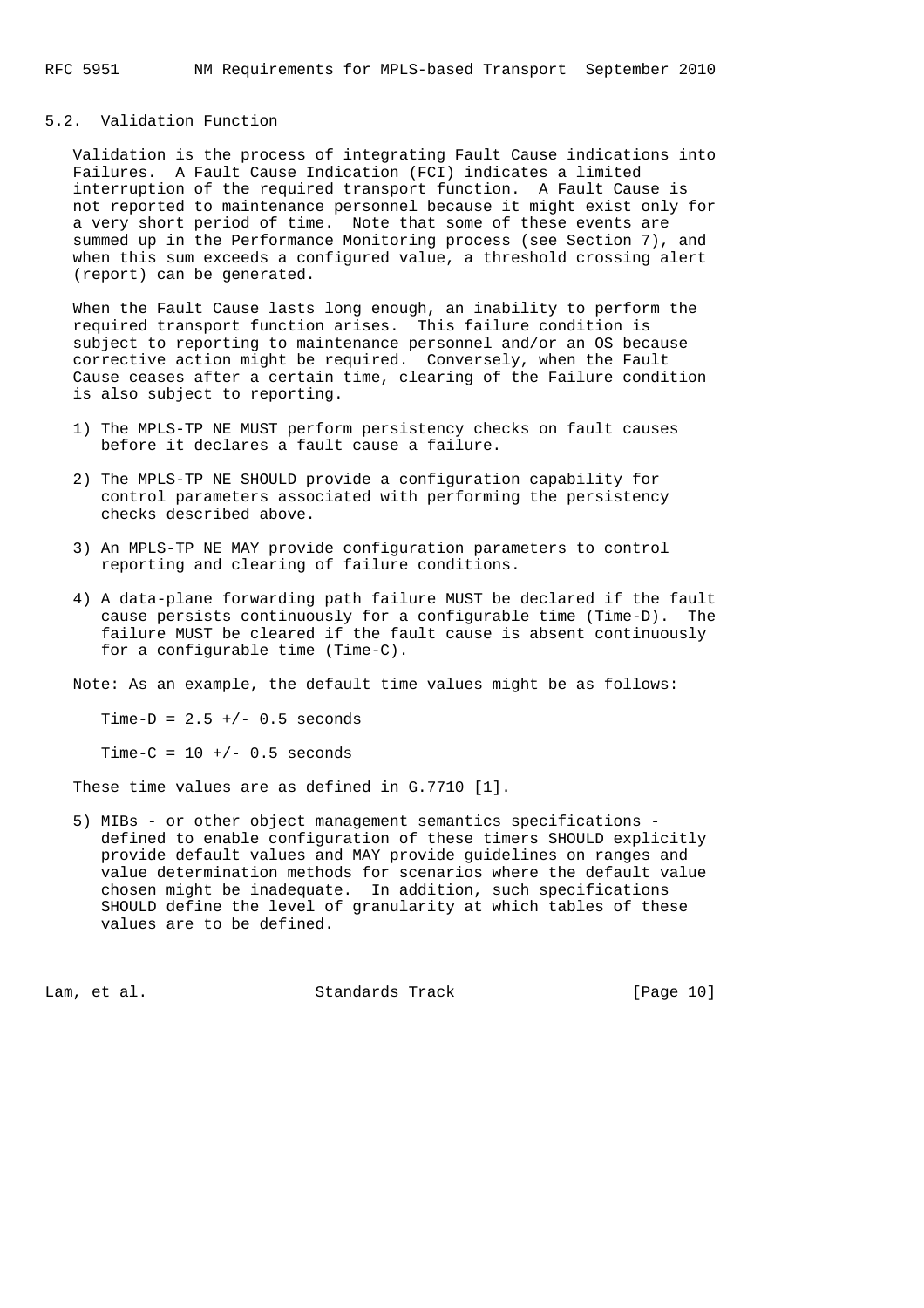- 6) Implementations MUST provide the ability to configure the preceding set of timers and SHOULD provide default values to enable rapid configuration. Suitable default values, timer ranges, and level of granularity are out of scope in this document and form part of the specification of fault management details. Timers SHOULD be configurable per NE for broad categories (for example, defects and/or fault causes), and MAY be configurable per-interface on an NE and/or per individual defect/fault cause.
- 7) The failure declaration and clearing MUST be time stamped. The time-stamp MUST indicate the time at which the fault cause is activated at the input of the fault cause persistency (i.e., defect-to-failure integration) function, and the time at which the fault cause is deactivated at the input of the fault cause persistency function.
- 5.3. Alarm Handling Function
- 5.3.1. Alarm Severity Assignment

 Failures can be categorized to indicate the severity or urgency of the fault.

 1) An MPLS-TP NE SHOULD support the ability to assign severity (e.g., Critical, Major, Minor, Warning) to alarm conditions via configuration.

 See G.7710 [1], Section 7.2.2 for more detail on alarm severity assignment. For additional discussion of Alarm Severity management, see discussion of alarm severity in RFC 3877 [11].

5.3.2. Alarm Suppression

 Alarms can be generated from many sources, including OAM, device status, etc.

- 1) An MPLS-TP NE MUST support suppression of alarms based on configuration.
- 5.3.3. Alarm Reporting

 Alarm Reporting is concerned with the reporting of relevant events and conditions, which occur in the network (including the NE, incoming signal, and external environment).

 Local reporting is concerned with automatic alarming by means of audible and visual indicators near the failed equipment.

Lam, et al. Standards Track [Page 11]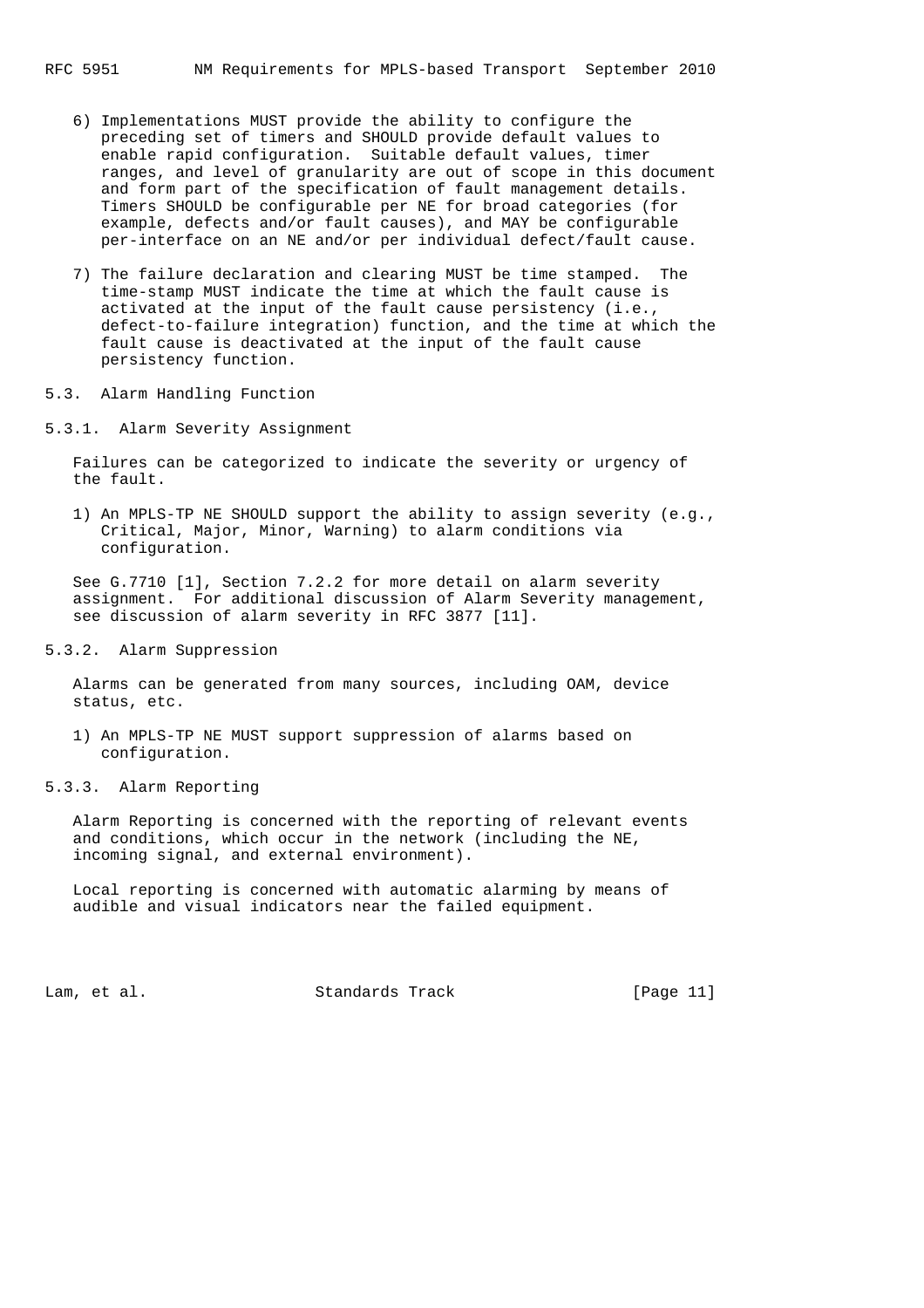- 1) An MPLS-TP NE MUST support local reporting of alarms.
- 2) The MPLS-TP NE MUST support reporting of alarms to an OS. These reports are either autonomous reports (notifications) or reports on request by maintenance personnel. The MPLS-TP NE SHOULD report local (environmental) alarms to a network management system.
- 3) An MPLS-TP NE supporting one or more other networking technologies (e.g., Ethernet, SDH/SONET, MPLS) over MPLS-TP MUST be capable of translating MPLS-TP defects into failure conditions that are meaningful to the client layer, as described in RFC 4377 [2], Section 4.7.
- 5.3.4. Alarm Reporting Control

 Alarm Reporting Control (ARC) supports an automatic in-service provisioning capability. Alarm reporting can be turned off on a per managed entity basis (e.g., LSP) to allow sufficient time for customer service testing and other maintenance activities in an "alarm free" state. Once a managed entity is ready, alarm reporting is automatically turned on.

 1) An MPLS-TP NE SHOULD support the Alarm Reporting Control function for controlling the reporting of alarm conditions.

 See G.7710 [1] (Section 7.1.3.2) and RFC 3878 [24] for more information about ARC.

6. Configuration Management Requirements

 Configuration Management provides functions to identify, collect data from, provide data to, and control NEs. Specific configuration tasks requiring network management support include hardware and software configuration, configuration of NEs to support transport paths (including required working and protection paths), and configuration of required path integrity/connectivity and performance monitoring (i.e., OAM).

- 6.1. System Configuration
	- 1) The MPLS-TP NE MUST support the configuration requirements specified in G.7710 [1], Section 8.1 for hardware.
	- 2) The MPLS-TP NE MUST support the configuration requirements specified in G.7710 [1], Section 8.2 for software.

Lam, et al. Standards Track [Page 12]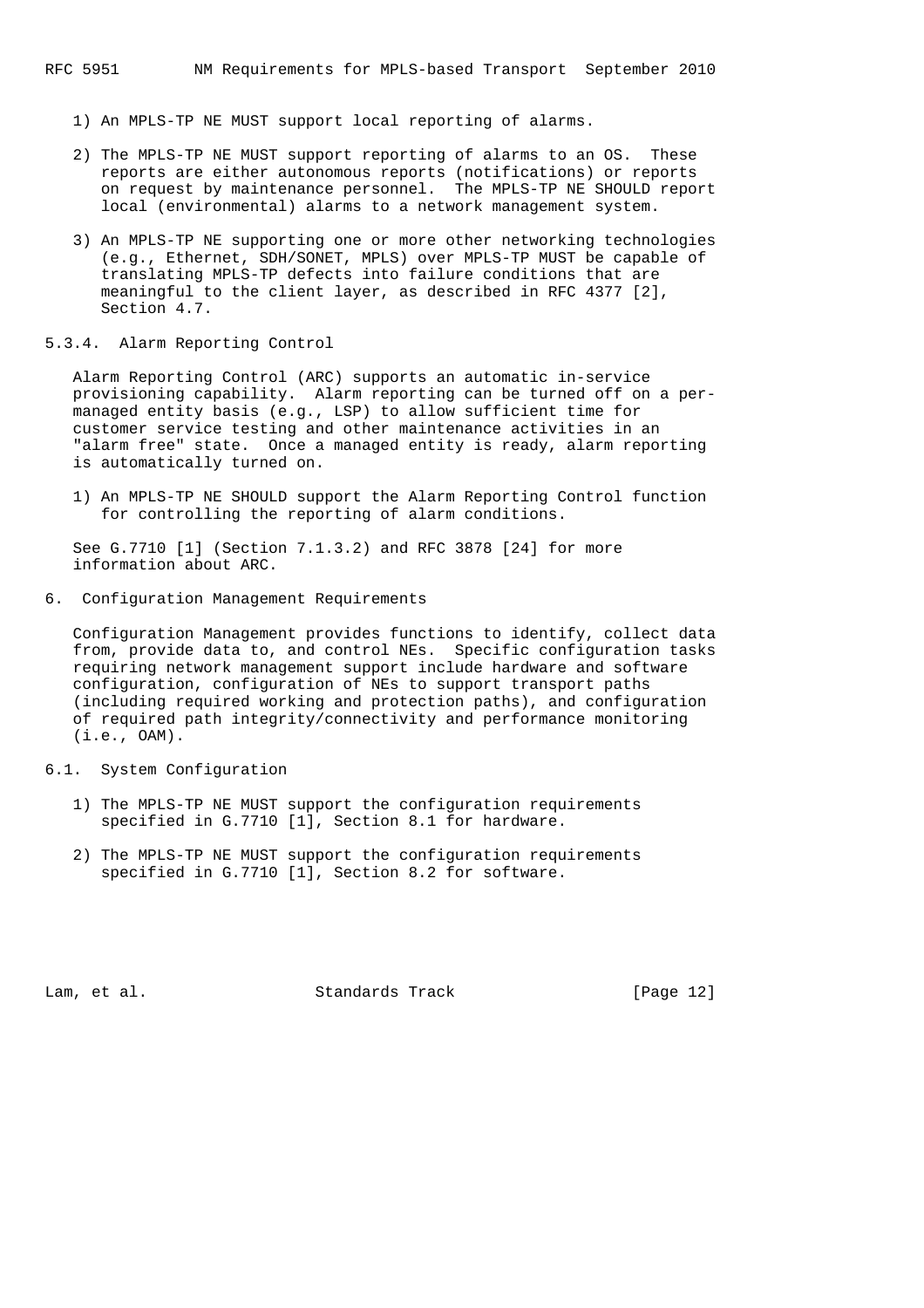- 3) The MPLS-TP NE MUST support the configuration requirements specified in G.7710 [1], Section 8.13.2.1 for local real-time clock functions.
- 4) The MPLS-TP NE MUST support the configuration requirements specified in G.7710 [1], Section 8.13.2.2 for local real-time clock alignment with external time reference.
- 5) The MPLS-TP NE MUST support the configuration requirements specified in G.7710 [1], Section 8.13.2.3 for performance monitoring of the clock function.
- 6.2. Control Plane Configuration
	- 1) If a control plane is supported in an implementation of MPLS-TP, the MPLS-TP NE MUST support the configuration of MPLS-TP control plane functions by the management plane. Further detailed requirements will be provided along with progress in defining the MPLS-TP control plane in appropriate specifications.
- 6.3. Path Configuration
	- 1) In addition to the requirement to support static provisioning of transport paths (defined in RFC 5645 [7], Section 2.1 -- General Requirements, requirement 18), an MPLS-TP NE MUST support the configuration of required path performance characteristic thresholds (e.g., Loss Measurement <LM>, Delay Measurement <DM> thresholds) necessary to support performance monitoring of the MPLS-TP service(s).
	- 2) In order to accomplish this, an MPLS-TP NE MUST support configuration of LSP information (such as an LSP identifier of some kind) and/or any other information needed to retrieve LSP status information, performance attributes, etc.
	- 3) If a control plane is supported, and that control plane includes support for control-plane/management-plane hand-off for LSP setup/maintenance, the MPLS-TP NE MUST support management of the hand-off of Path control. For example, see RFCs 5943 [19] and 5852 [20].
	- 4) Further detailed requirements SHALL be provided along with progress in defining the MPLS-TP control plane in appropriate specifications.

Lam, et al. Standards Track [Page 13]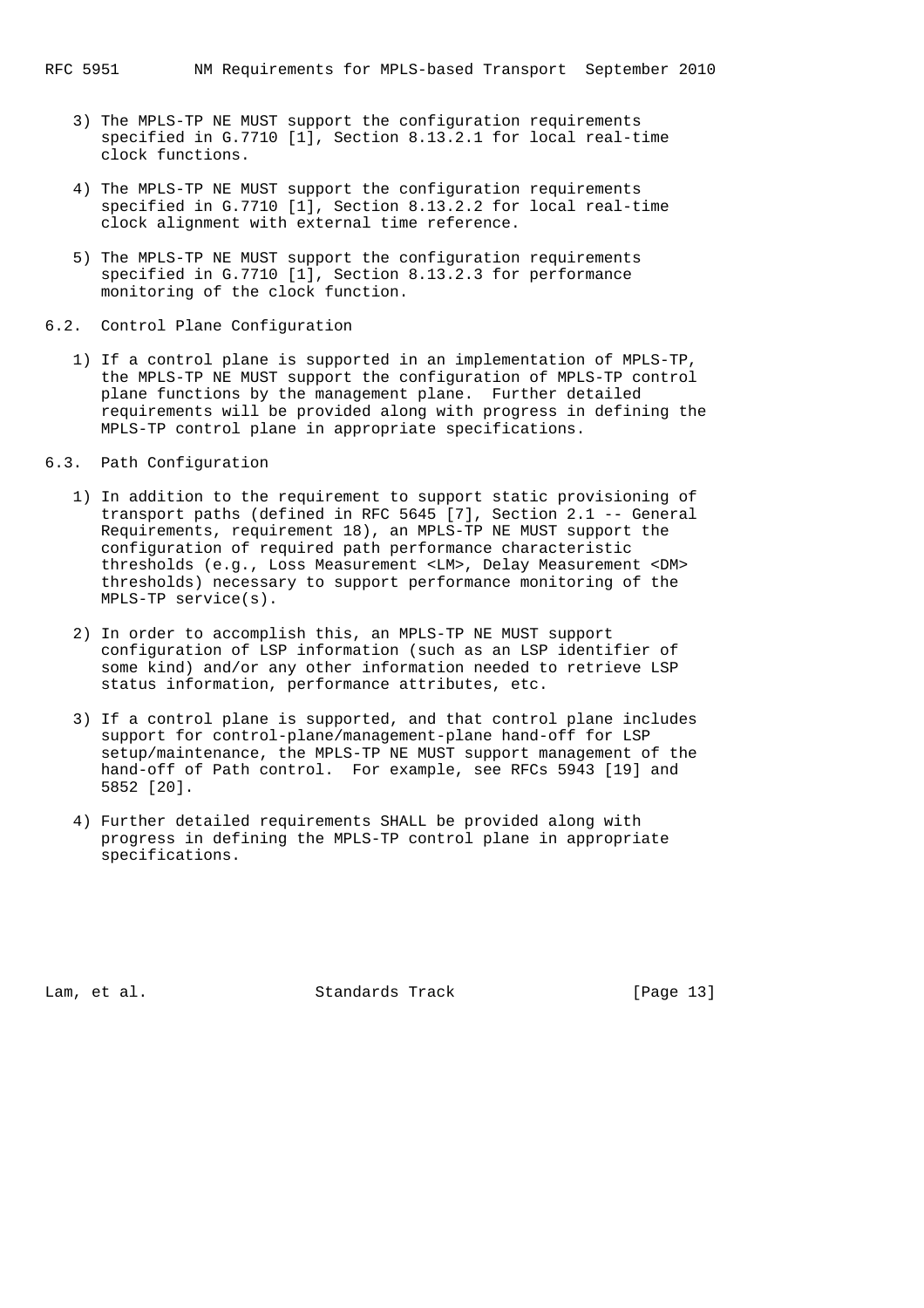- 5) If MPLS-TP transport paths cannot be statically provisioned using MPLS LSP and pseudowire management tools (either already defined in standards or under development), further management specifications MUST be provided as needed.
- 6.4. Protection Configuration
	- 1) The MPLS-TP NE MUST support configuration of required path protection information as follows:
		- o designate specifically identified LSPs as working or protecting  $I.SP<sub>S</sub>$ ;
		- o define associations of working and protecting paths;
		- o operate/release manual protection switching;
		- o operate/release force protection switching;
		- o operate/release protection lockout;
		- o set/retrieve Automatic Protection Switching (APS) parameters, including
			- o Wait to Restore time,
			- o Protection Switching threshold information.

#### 6.5. OAM Configuration

- 1) The MPLS-TP NE MUST support configuration of the OAM entities and functions specified in RFC 5860 [3].
- 2) The MPLS-TP NE MUST support the capability to choose which OAM functions are enabled.
- 3) For enabled OAM functions, the MPLS-TP NE MUST support the ability to associate OAM functions with specific maintenance entities.
- 4) The MPLS-TP NE MUST support the capability to configure the OAM entities/functions as part of LSP setup and tear-down, including co-routed bidirectional point-to-point, associated bidirectional point-to-point, and uni-directional (both point-to-point and point-to-multipoint) connections.
- 5) The MPLS-TP NE MUST support the configuration of maintenance entity identifiers (e.g., MEP ID and MIP ID) for the purpose of LSP connectivity checking.

Lam, et al. Standards Track [Page 14]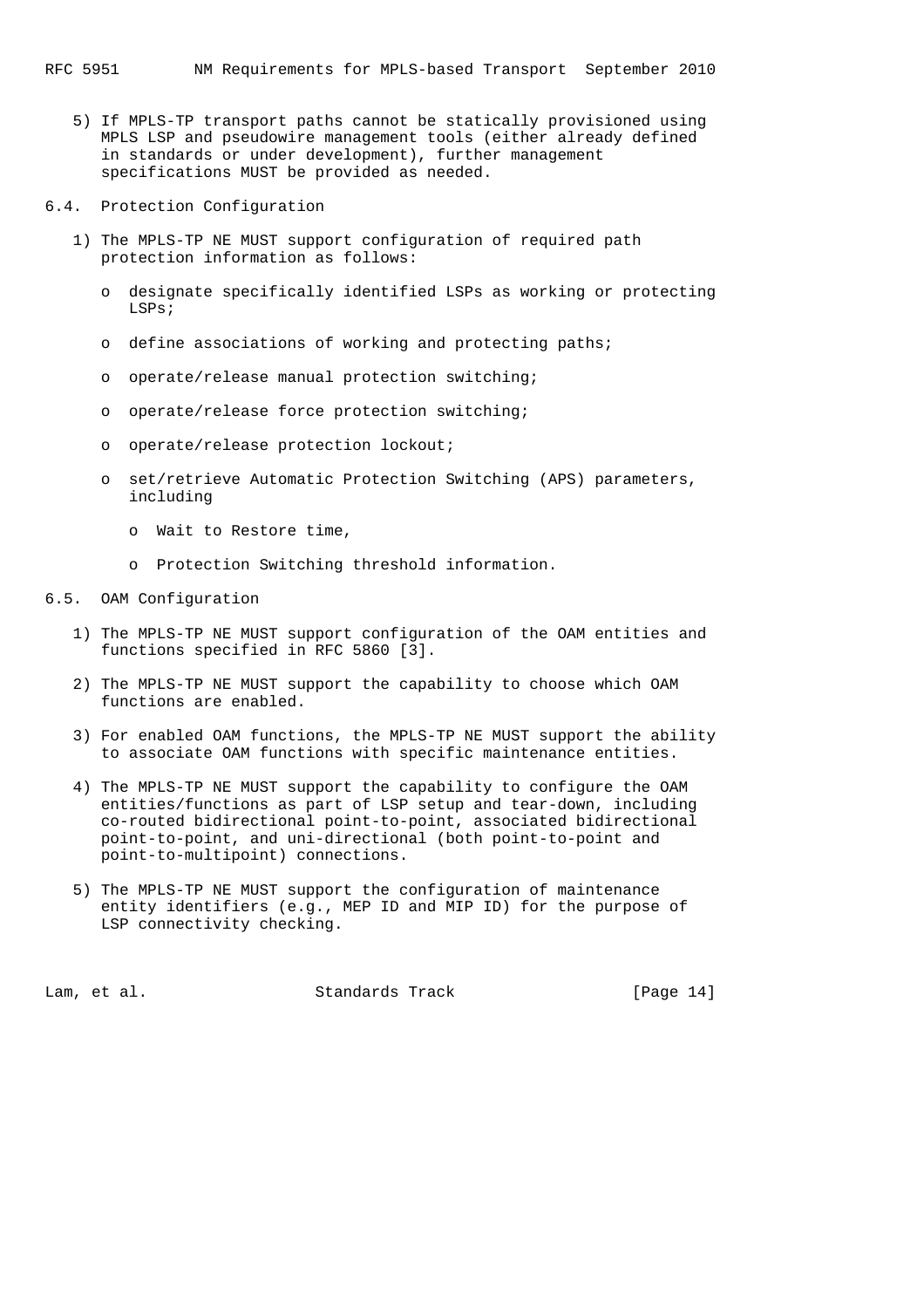- 6) The MPLS-TP NE MUST support configuration of OAM parameters to meet their specific operational requirements, such as
	- a) one-time on-demand immediately or
	- b) one-time on-demand pre-scheduled or
	- c) on-demand periodically based on a specified schedule or
	- d) proactive on-going.
- 7) The MPLS-TP NE MUST support the enabling/disabling of the connectivity check processing. The connectivity check process of the MPLS-TP NE MUST support provisioning of the identifiers to be transmitted and the expected identifiers.
- 7. Performance Management Requirements

 Performance Management provides functions for the purpose of maintenance, bring-into-service, quality of service, and statistics gathering.

 This information could be used, for example, to compare behavior of the equipment, MPLS-TP NE, or network at different moments in time to evaluate changes in network performance.

 ITU-T Recommendation G.7710 [1] provides transport performance monitoring requirements for packet-switched and circuit-switched transport networks with the objective of providing a coherent and consistent interpretation of the network behavior in a multi technology environment. The performance management requirements specified in this document are driven by such an objective.

- 7.1. Path Characterization Performance Metrics
	- 1) It MUST be possible to determine when an MPLS-TP-based transport service is available and when it is unavailable.

 From a performance perspective, a service is unavailable if there is an indication that performance has degraded to the extent that a configurable performance threshold has been crossed and the degradation persists long enough (i.e., the indication persists for some amount of time, which is either configurable or well-known) to be certain it is not a measurement anomaly.

 Methods, mechanisms, and algorithms for exactly how unavailability is to be determined -- based on collection of raw performance data - are out of scope for this document.

Lam, et al. Standards Track [Page 15]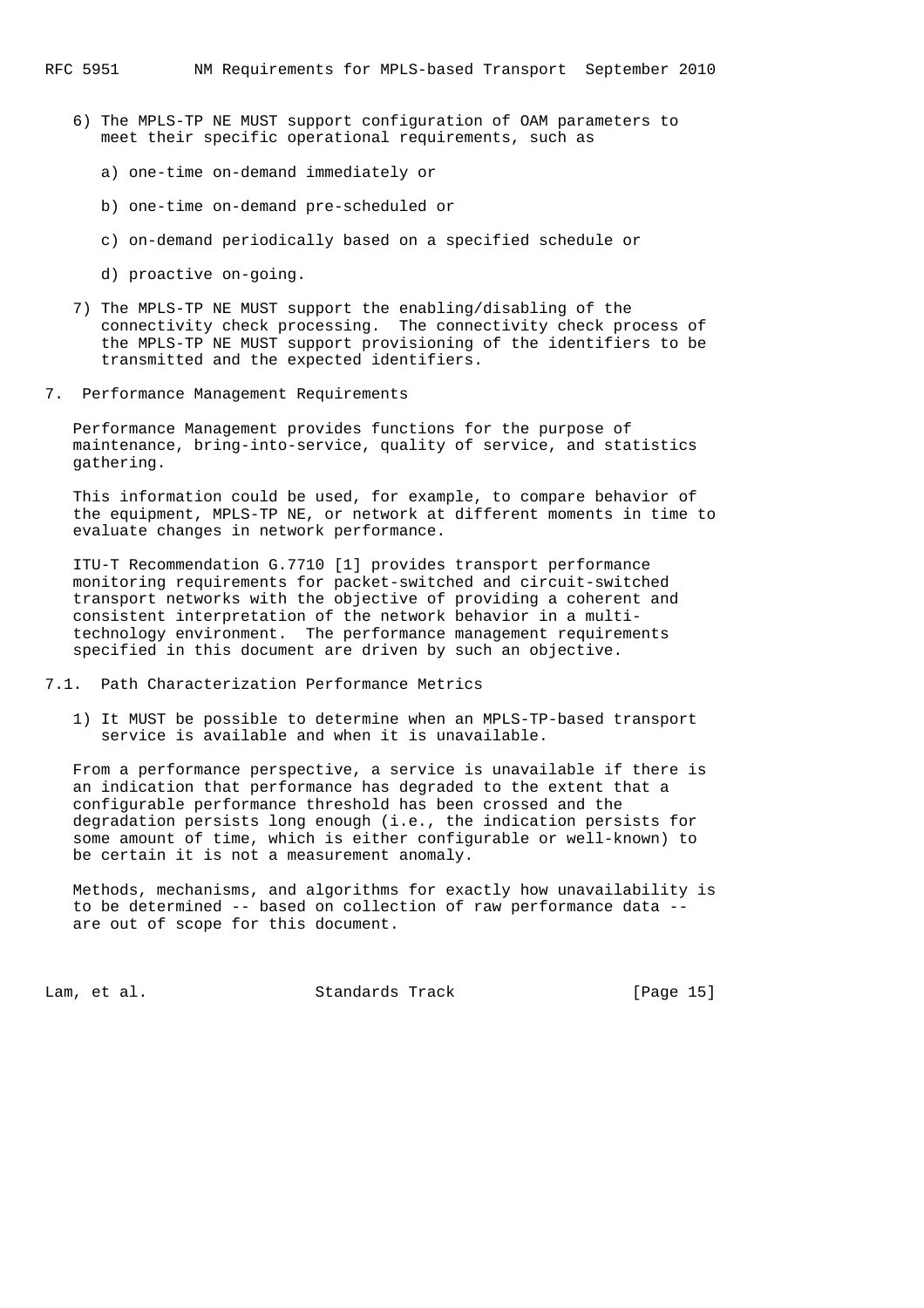- 2) The MPLS-TP NE MUST support collection and reporting of raw performance data that MAY be used in determining the unavailability of a transport service.
- 3) MPLS-TP MUST support the determination of the unavailability of the transport service. The result of this determination MUST be available via the MPLS-TP NE (at service termination points), and determination of unavailability MAY be supported by the MPLS-TP NE directly. To support this requirement, the MPLS-TP NE management information model MUST include objects corresponding to the availability-state of services.

 Transport network unavailability is based on Severely Errored Seconds (SES) and Unavailable Seconds (UAS). The ITU-T is establishing definitions of unavailability that are generically applicable to packet transport technologies, including MPLS-TP, based on SES and UAS. Note that SES and UAS are already defined for Ethernet transport networks in ITU-T Recommendation Y.1563 [25].

- 4) The MPLS-TP NE MUST support collection of loss measurement (LM) statistics.
- 5) The MPLS-TP NE MUST support collection of delay measurement (DM) statistics.
- 6) The MPLS-TP NE MUST support reporting of performance degradation via fault management for corrective actions.

"Reporting" in this context could mean:

- o reporting to an autonomous protection component to trigger protection switching,
- o reporting via a craft interface to allow replacement of a faulty component (or similar manual intervention),
- o etc.
- 7) The MPLS-TP NE MUST support reporting of performance statistics on request from a management system.
- 7.2. Performance Measurement Instrumentation
- 7.2.1. Measurement Frequency
	- 1) For performance measurement mechanisms that support both proactive and on-demand modes, the MPLS-TP NE MUST support the capability to be configured to operate on-demand or proactively.

Lam, et al. Standards Track [Page 16]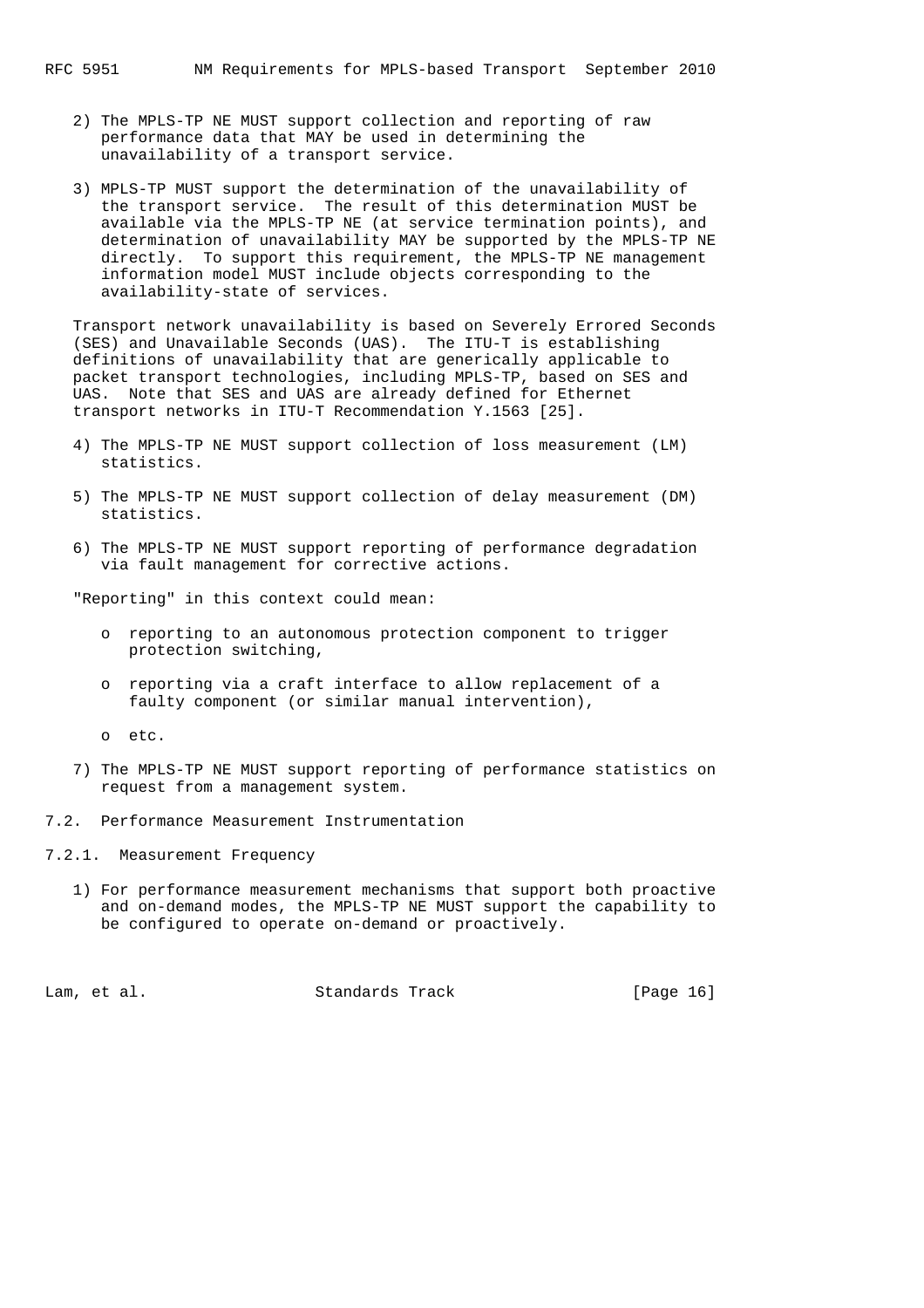## 7.2.2. Measurement Scope

On measurement of packet loss and loss ratio:

- 1) For bidirectional (both co-routed and associated) point-to-point (P2P) connections
	- a) on-demand measurement of single-ended packet loss and loss ratio measurement is REQUIRED;
	- b) proactive measurement of packet loss and loss ratio measurement for each direction is REQUIRED.
- 2) For unidirectional (P2P and point-to-multipoint (P2MP)) connection, proactive measurement of packet loss and loss ratio is REQUIRED.
- On Delay measurement:
- 3) For a unidirectional (P2P and P2MP) connection, on-demand measurement of delay measurement is REQUIRED.
- 4) For a co-routed bidirectional (P2P) connection, on-demand measurement of one-way and two-way delay is REQUIRED.
- 5) For an associated bidirectional (P2P) connection, on-demand measurement of one-way delay is REQUIRED.
- 8. Security Management Requirements
	- 1) The MPLS-TP NE MUST support secure management and control planes.
- 8.1. Management Communication Channel Security
	- 1) Secure communication channels MUST be supported for all network traffic and protocols used to support management functions. This MUST include, at least, protocols used for configuration, monitoring, configuration backup, logging, time synchronization, authentication, and routing.
	- 2) The MCC MUST support application protocols that provide confidentiality and data-integrity protection.
	- 3) The MPLS-TP NE MUST support the following:
		- a) Use of open cryptographic algorithms (see RFC 3871 [4]).

Lam, et al. Standards Track [Page 17]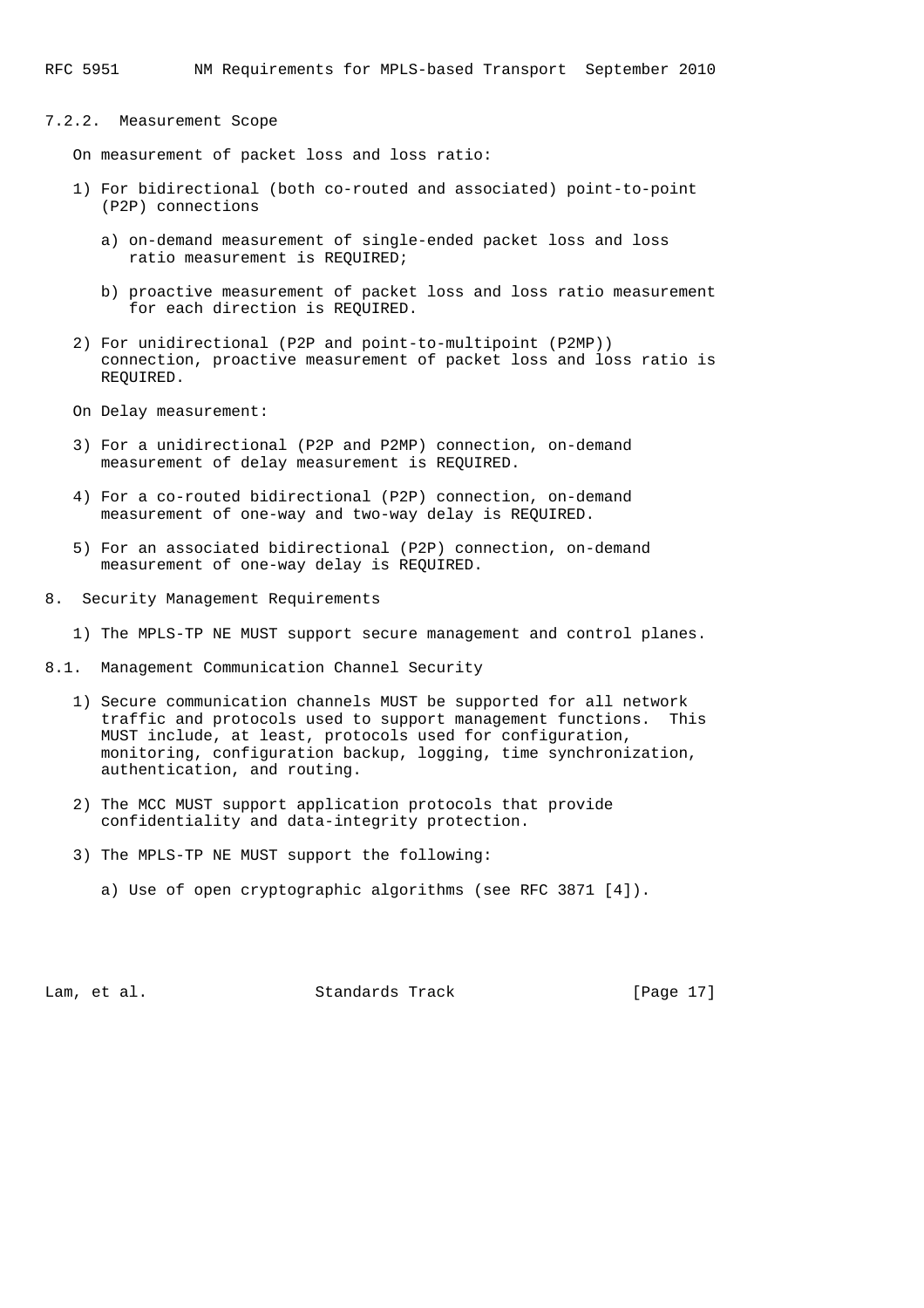- b) Authentication allow management connectivity only from authenticated entities.
- c) Authorization allow management activity originated by an authorized entity, using (for example) an Access Control List (ACL).
- d) Port Access Control allow management activity received on an authorized (management) port.
- 8.2. Signaling Communication Channel Security

 Security requirements for the SCC are driven by considerations similar to MCC requirements described in Section 8.1.

 Security Requirements for the control plane are out of scope for this document and are expected to be defined in the appropriate control plane specifications.

- 1) Management of control plane security MUST be defined in the appropriate control plane specifications.
- 8.3. Distributed Denial of Service

 A denial-of-service (DoS) attack is an attack that tries to prevent a target from performing an assigned task, or providing its intended service(s), through any means. A Distributed DoS (DDoS) can multiply attack severity (possibly by an arbitrary amount) by using multiple (potentially compromised) systems to act as topologically (and potentially geographically) distributed attack sources. It is possible to lessen the impact and potential for DoS and DDoS by using secure protocols, turning off unnecessary processes, logging and monitoring, and ingress filtering. RFC 4732 [26] provides background on DoS in the context of the Internet.

- 1) An MPLS-TP NE MUST support secure management protocols and SHOULD do so in a manner that reduces potential impact of a DoS attack.
- 2) An MPLS-TP NE SHOULD support additional mechanisms that mitigate a DoS (or DDoS) attack against the management component while allowing the NE to continue to meet its primary functions.

Lam, et al. Standards Track [Page 18]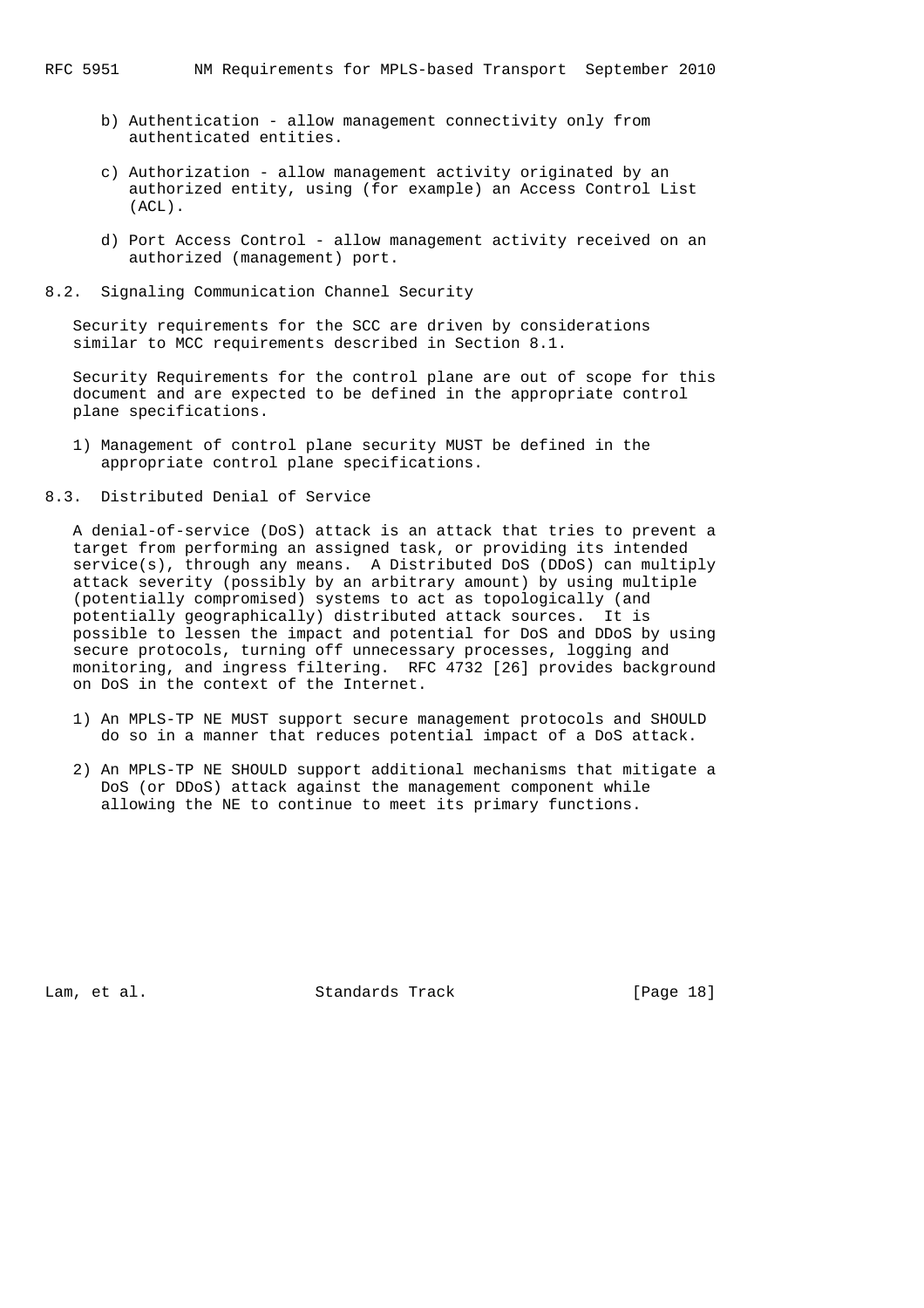#### 9. Security Considerations

 Section 8 includes a set of security requirements that apply to MPLS- TP network management.

 1) Solutions MUST provide mechanisms to prevent unauthorized and/or unauthenticated access to management capabilities and private information by network elements, systems, or users.

 Performance of diagnostic functions and path characterization involves extracting a significant amount of information about network construction that the network operator might consider private.

10. Acknowledgments

 The authors/editors gratefully acknowledge the thoughtful review, comments, and explanations provided by Adrian Farrel, Alexander Vainshtein, Andrea Maria Mazzini, Ben Niven-Jenkins, Bernd Zeuner, Dan Romascanu, Daniele Ceccarelli, Diego Caviglia, Dieter Beller, He Jia, Leo Xiao, Maarten Vissers, Neil Harrison, Rolf Winter, Yoav Cohen, and Yu Liang.

### 11. References

- 11.1. Normative References
	- [1] ITU-T Recommendation G.7710/Y.1701, "Common equipment management function requirements", July, 2007.
	- [2] Nadeau, T., Morrow, M., Swallow, G., Allan, D., and S. Matsushima, "Operations and Management (OAM) Requirements for Multi-Protocol Label Switched (MPLS) Networks", RFC 4377, February 2006.
	- [3] Vigoureux, M., Ed., Ward, D., Ed., and M. Betts, Ed., "Requirements for Operations, Administration, and Maintenance (OAM) in MPLS Transport Networks", RFC 5860, May 2010.
	- [4] Jones, G., Ed., "Operational Security Requirements for Large Internet Service Provider (ISP) IP Network Infrastructure", RFC 3871, September 2004.
	- [5] Bradner, S., "Key words for use in RFCs to Indicate Requirement Levels", BCP 14, RFC 2119, March 1997.
	- [6] ITU-T Recommendation G.7712/Y.1703, "Architecture and specification of data communication network", June 2008.

Lam, et al. Standards Track [Page 19]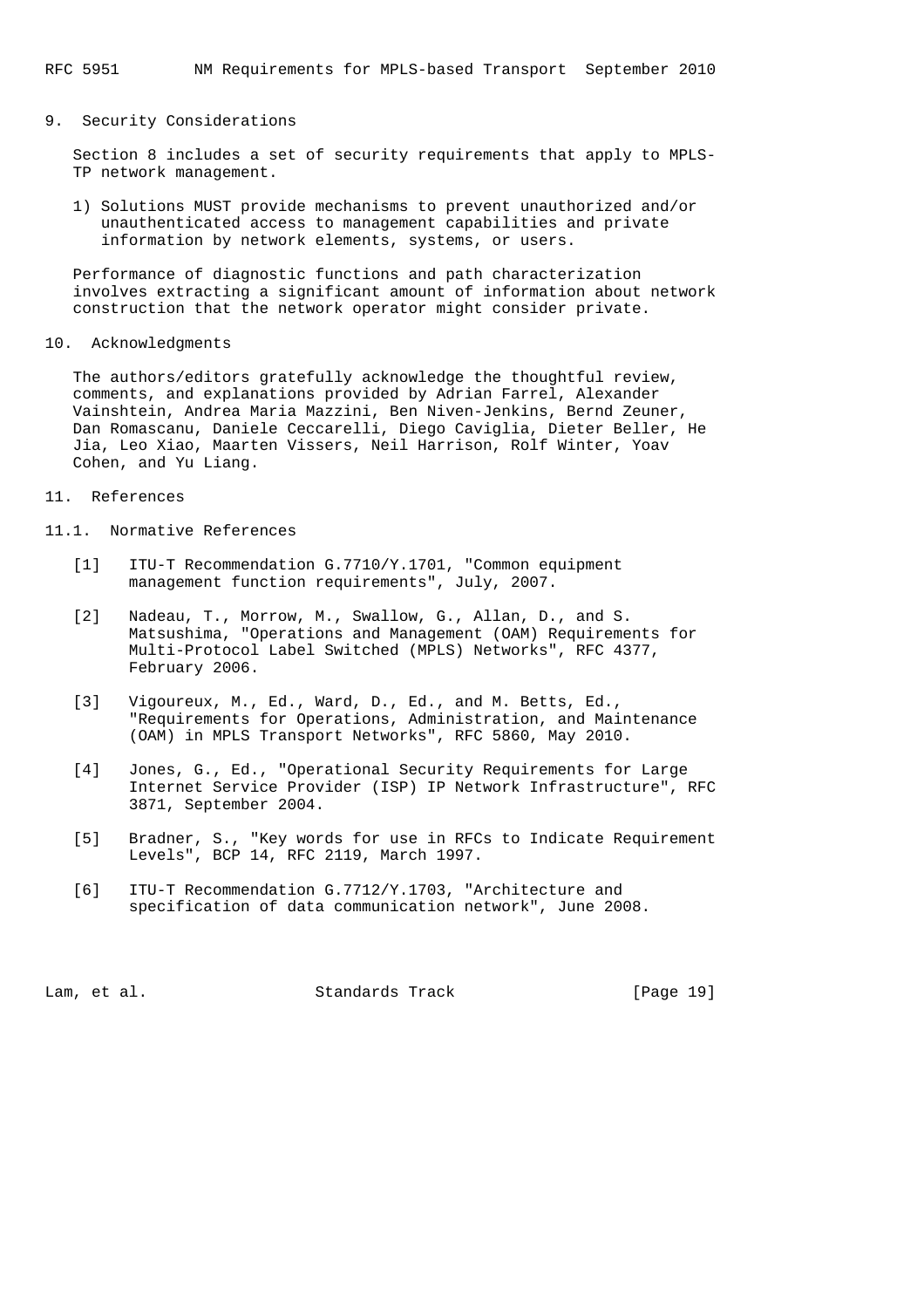- [7] Niven-Jenkins, B., Ed., Brungard, D., Ed., Betts, M., Ed., Sprecher, N., and S. Ueno, "Requirements of an MPLS Transport Profile", RFC 5654, September 2009.
- [8] Bocci, M., Ed., Bryant, S., Ed., Frost, D., Ed., Levrau, L., and L. Berger, "A Framework for MPLS in Transport Networks", RFC 5921, July 2010.
- [9] Mansfield, S. Ed., Gray, E., Ed., and K. Lam, Ed., "Network Management Framework for MPLS-based Transport Networks", RFC 5950, September 2010.
- 12.2. Informative References
	- [10] Beller, D. and A. Farrel, "An In-Band Data Communication Network For the MPLS Transport Profile", RFC 5718, January 2010.
	- [11] Chisholm, S. and D. Romascanu, "Alarm Management Information Base (MIB)", RFC 3877, September 2004.
	- [12] ITU-T Recommendation M.20, "Maintenance philosophy for telecommunication networks", October 1992.
	- [13] Telcordia, "Network Maintenance: Network Element and Transport Surveillance Messages" (GR-833-CORE), Issue 5, August 2004.
	- [14] Bocci, M., Ed., Vigoureux, M., Ed., and S. Bryant, Ed., "MPLS Generic Associated Channel", RFC 5586, June 2009.
	- [15] Harrington, D., "Guidelines for Considering Operations and Management of New Protocols and Protocol Extensions", RFC 5706, November 2009.
	- [16] Enns, R., Ed., Bjorklund, M., Ed., Schoenwaelder, J., Ed., and A. Bierman, Ed., "Network Configuration Protocol (NETCONF)", Work in Progress, July 2010.
	- [17] Presuhn, R., Ed., "Version 2 of the Protocol Operations for the Simple Network Management Protocol (SNMP)", STD 62, RFC 3416, December 2002.
	- [18] OMG Document formal/04-03-12, "The Common Object Request Broker: Architecture and Specification", Revision 3.0.3. March 12, 2004.

Lam, et al. Standards Track [Page 20]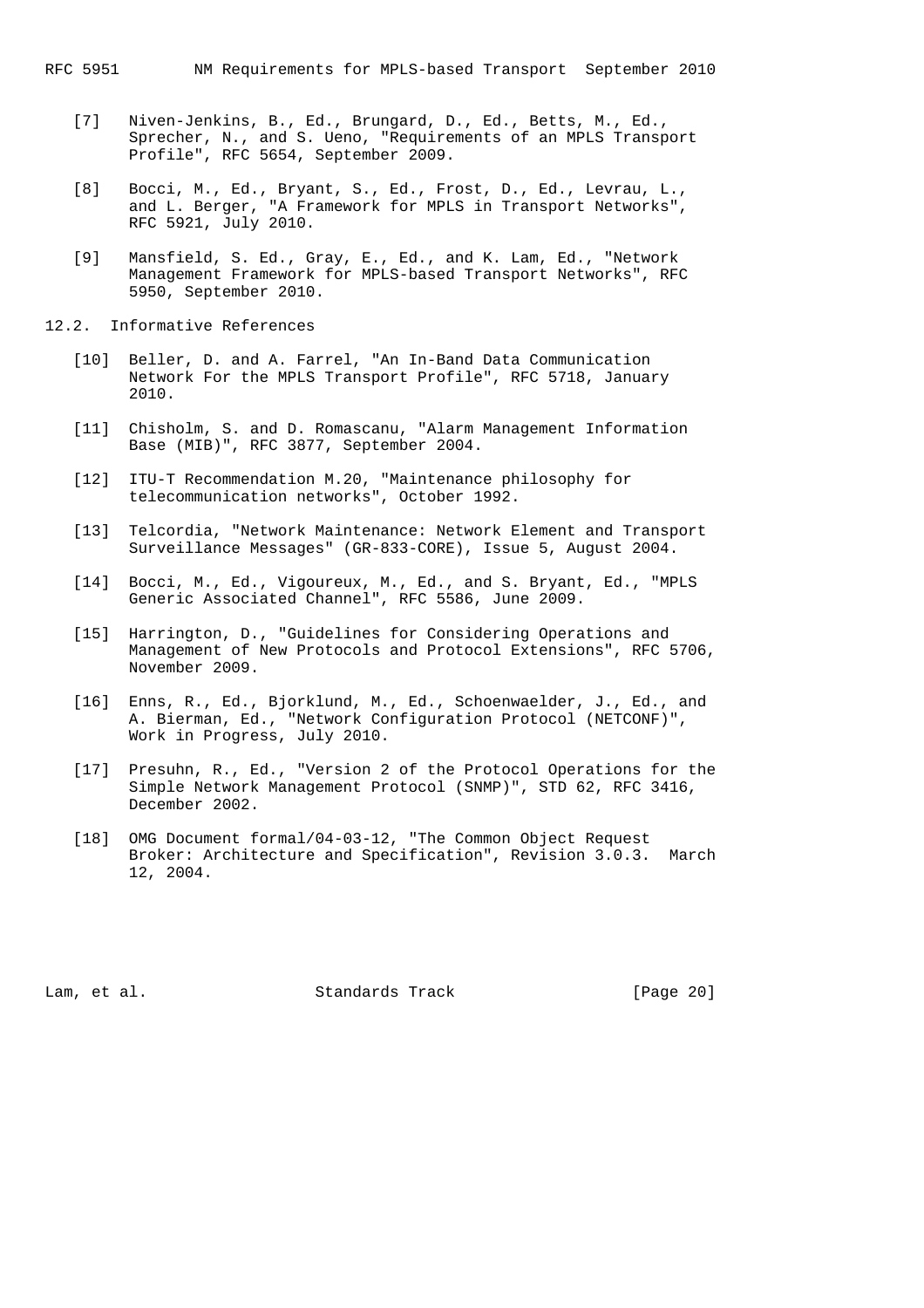- [19] Caviglia, D., Bramanti, D., Li, D., and D. McDysan, "Requirements for the Conversion between Permanent Connections and Switched Connections in a Generalized Multiprotocol Label Switching (GMPLS) Network", RFC 5493, April 2009.
- [20] Caviglia, D., Ceccarelli, D., Bramanti, D., Li, D., and S. Bardalai, "RSVP-TE Signaling Extension for LSP Handover from the Management Plane to the Control Plane in a GMPLS-Enabled Transport Network", RFC 5852, April 2010.
- [21] ITU-T Recommendation G.806, "Characteristics of transport equipment - Description methodology and generic functionality", January, 2009.
- [22] ITU-T Recommendation Y.1731, "OAM functions and mechanisms for Ethernet based networks", February, 2008.
- [23] ITU-T Recommendation G.8601, "Architecture of service management in multi bearer, multi carrier environment", June 2006.
- [24] Lam, H., Huynh, A., and D. Perkins, "Alarm Reporting Control Management Information Base (MIB)", RFC 3878, September 2004.
- [25] ITU-T Recommendation Y.1563, "Ethernet frame transfer and availability performance", January 2009.
- [26] Handley, M., Ed., Rescorla, E., Ed., and IAB, "Internet Denial of-Service Considerations", RFC 4732, December 2006.

Lam, et al. Standards Track [Page 21]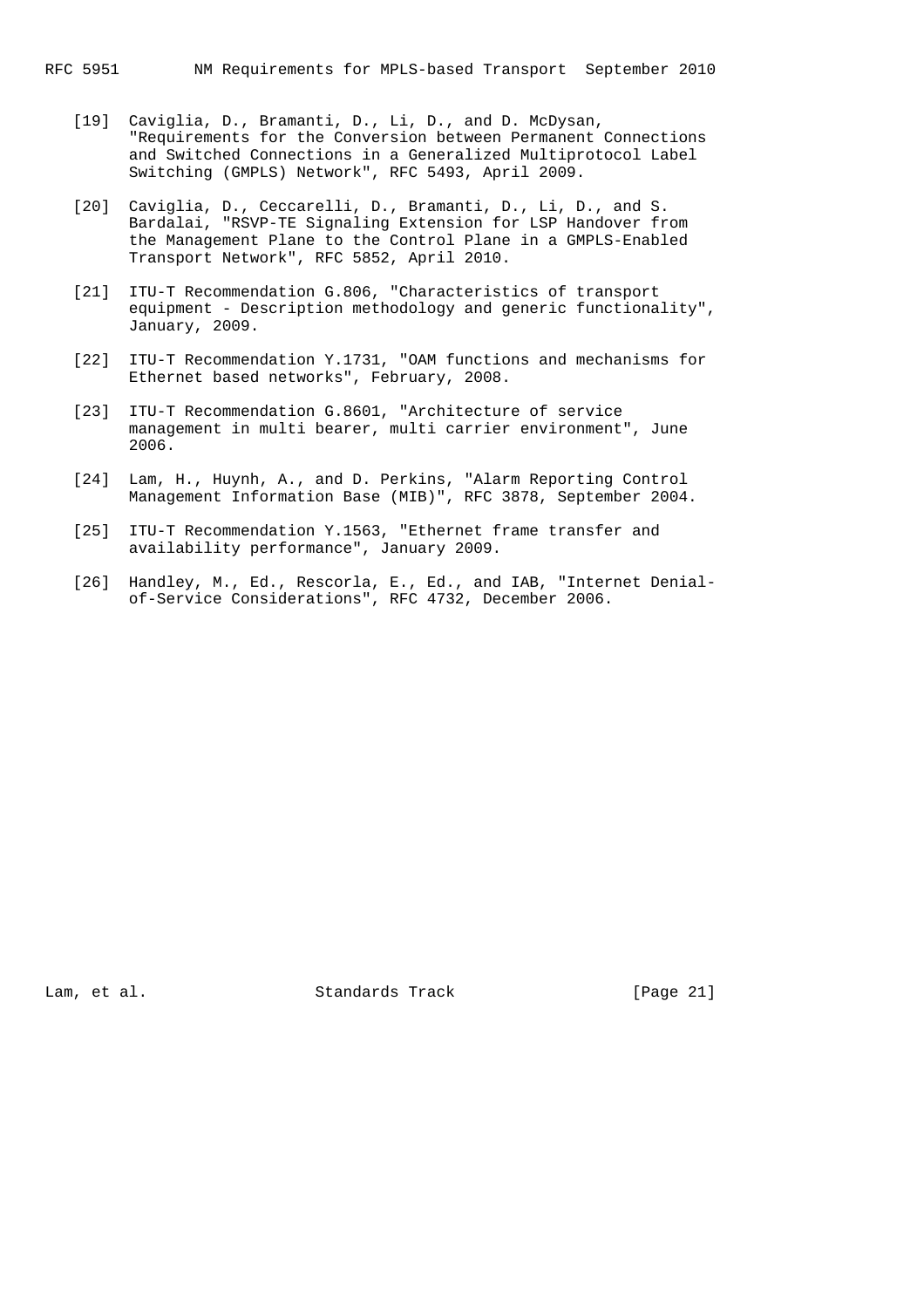Appendix A. Communication Channel (CCh) Examples

A CCh can be realized in a number of ways.

 1. The CCh can be provided by a link in a physically distinct network, that is, a link that is not part of the transport network that is being managed. For example, the nodes in the transport network can be interconnected in two distinct physical networks: the transport network and the DCN.

This is a "physically distinct out-of-band CCh".

 2. The CCh can be provided by a link in the transport network that is terminated at the ends of the DCC and that is capable of encapsulating and terminating packets of the management protocols. For example, in MPLS-TP, a single-hop LSP might be established between two adjacent nodes, and that LSP might be capable of carrying IP traffic. Management traffic can then be inserted into the link in an LSP parallel to the LSPs that carry user traffic.

This is a "physically shared out-of-band CCh."

 3. The CCh can be supported as its native protocol on the interface alongside the transported traffic. For example, if an interface is capable of sending and receiving both MPLS-TP and IP, the IP based management traffic can be sent as native IP packets on the interface.

This is a "shared interface out-of-band CCh".

 4. The CCh can use overhead bytes available on a transport connection. For example, in TDM networks there are overhead bytes associated with a data channel, and these can be used to provide a CCh. It is important to note that the use of overhead bytes does not reduce the capacity of the associated data channel.

This is an "overhead-based CCh".

 This alternative is not available in MPLS-TP because there is no overhead available.

 5. The CCh can be provided by a dedicated channel associated with the data link. For example, the generic associated label (GAL) [14] can be used to label DCC traffic being exchanged on a data link between adjacent transport nodes, potentially in the absence of any data LSP between those nodes.

Lam, et al. Standards Track [Page 22]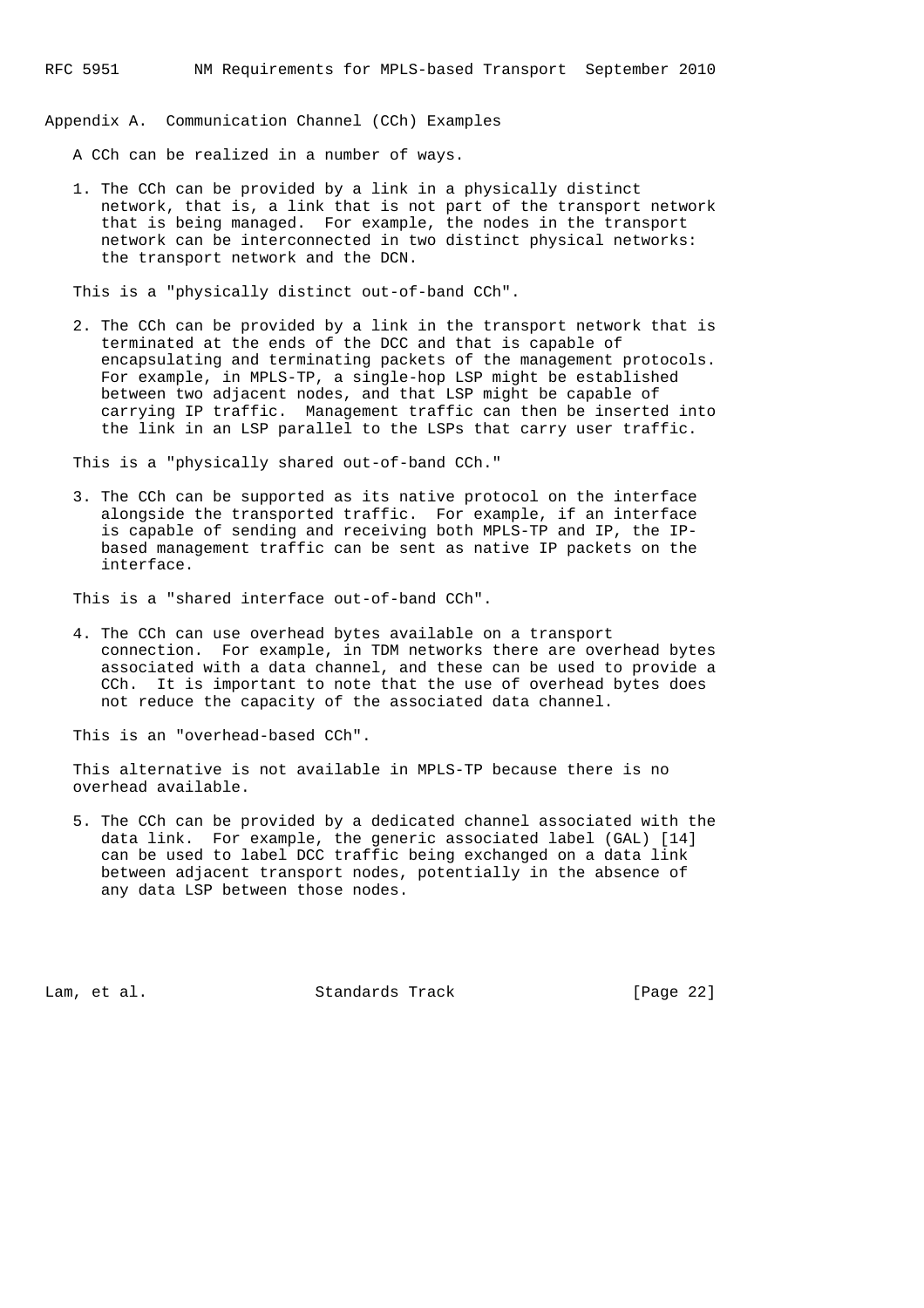This is a "data link associated CCh".

 It is very similar to case 2, and by its nature can only span a single hop in the transport network.

 6. The CCh can be provided by a dedicated channel associated with a data channel. For example, in MPLS-TP, the GAL [14] can be imposed under the top label in the label stack for an MPLS-TP LSP to create a channel associated with the LSP that can carry management traffic. This CCh requires the receiver to be capable of demultiplexing management traffic from user traffic carried on the same LSP by use of the GAL.

This is a "data channel associated CCh".

 7. The CCh can be provided by mixing the management traffic with the user traffic such that is indistinguishable on the link without deep-packet inspection. In MPLS-TP, this could arise if there is a data-carrying LSP between two nodes, and management traffic is inserted into that LSP. This approach requires that the termination point of the LSP be able to demultiplex the management and user traffic. This might be possible in MPLS-TP if the MPLS- TP LSP is carrying IP user traffic.

This is an "in-band CCh".

These realizations can be categorized as:

- A. Out-of-fiber, out-of-band (types 1 and 2)
- B. In-fiber, out-of-band (types 2, 3, 4, and 5)
- C. In-band (types 6 and 7)

 The MCN and SCN are logically separate networks and can be realized by the same DCN or as separate networks. In practice, that means that, between any pair of nodes, the MCC and SCC can be the same link or separate links.

 It is also important to note that the MCN and SCN do not need to be categorised as in-band, out-of-band, etc. This definition only applies to the individual links, and it is possible for some nodes to be connected in the MCN or SCN by one type of link, and other nodes by other types of link. Furthermore, a pair of adjacent nodes can be connected by multiple links of different types.

 Lastly, note that the division of DCN traffic between links between a pair of adjacent nodes is purely an implementation choice. Parallel links can be deployed for DCN resilience or load sharing. Links can be designated for specific use. For example, so that some links

Lam, et al. Standards Track [Page 23]